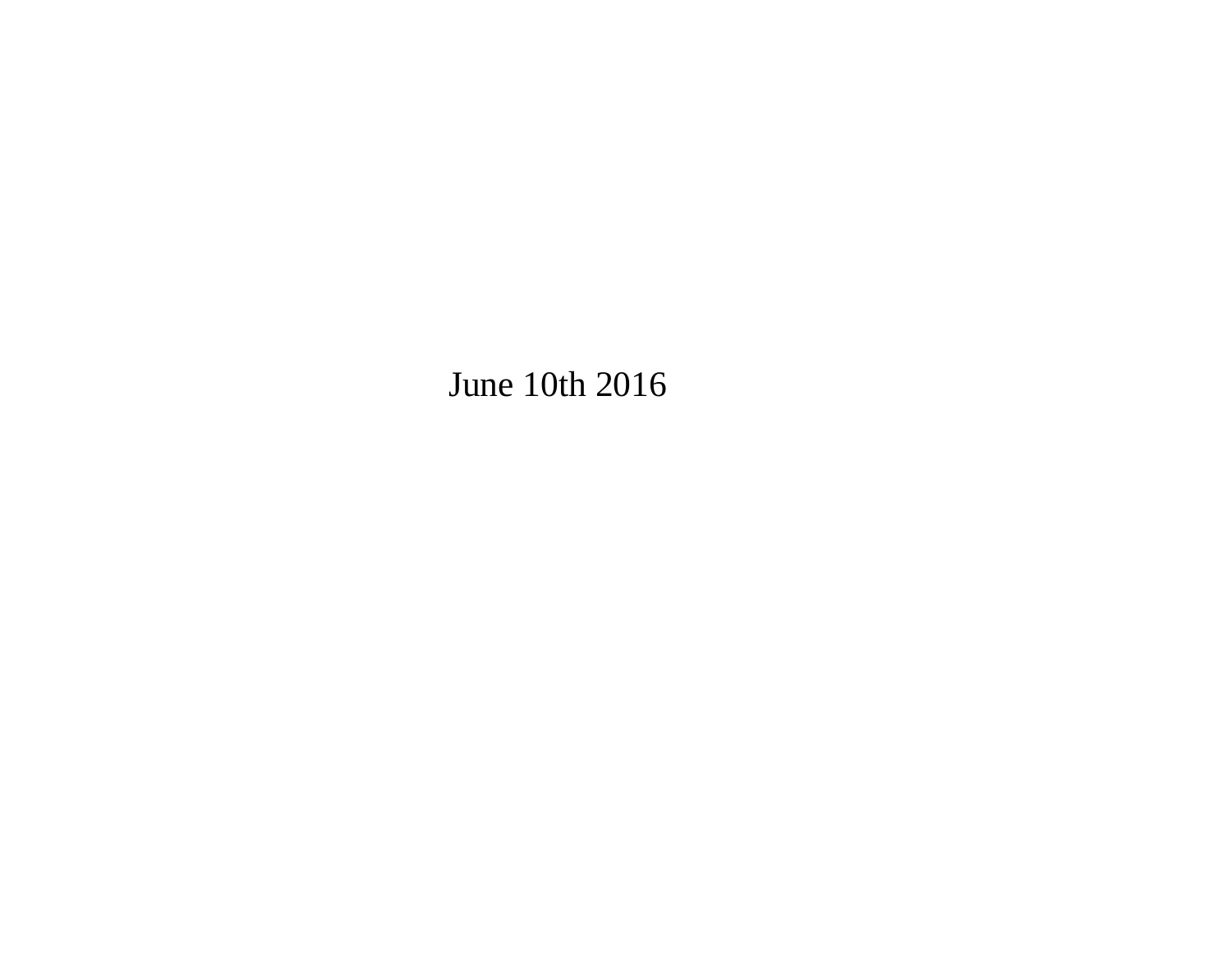#### 2.5 Diesel Truck 9/23/2016

| <b>Driver's Name</b> | Make / model | <b>Name</b>                  | <b>Distance</b> |               |
|----------------------|--------------|------------------------------|-----------------|---------------|
| 1 John Humpe IV      | 03 Chevy     | Double Trouble               |                 | 322.54 2.5 WS |
| 2 William Daufen     | 07 Chevy     | Maximum Outlaw               | 319.87          |               |
| 3 Justin Zeigler     | 07 Dodge     | Go 4 Broke                   | 311.58          |               |
| 4 Branden DeFrank    | 03 GMC       | Grey                         | 310.66          |               |
| 5 Jimmy Hawn         | 06 Dodge     | No Cents Left                | 309.46          |               |
| 6 Scott Snyder       | 98 Dodge     | Looks Good Enough            | 308.81          |               |
| 7 Dale Bennett       | 04 Chevy     | <b>Social Security</b>       | 307.23          |               |
| 8 Zach Birkhimer     | 99 Dodge     | <b>Grounds for Divorce</b>   | 298.68          |               |
| 9 Chris Knuth        | 08 Chevy     | Homemade Handgrenade         | 297.44          |               |
| 10 Derek Weisent     | 06 Chevy     | At Wits End                  | 275.13          |               |
| 11 Evan Ansell       | 00 Dodge     | 2nd Attempt                  | 274.39          |               |
| 12 Thomas Bohaquist  | 01 GMC       | Moto Max                     | 271.52          |               |
| 13 Terry L. Roberts  | 06 Chevy     | <b>Blackout</b>              | 268.68          |               |
| 14 Jeremy Davis      | 06 Dodge     | <b>Straight Off The Farm</b> | 257.48          |               |
| 15 Adam Raney        | 95 Dodge     | Stretchin' It                | 104.07          |               |
| 16 Ryan Martin       | 06 Ford      | <b>General Nightmare</b>     | 47.73           |               |
| 17 Brian Hockenberry | 04 Chevy     | Grey                         |                 |               |
| 18 Greg Young        | 02 Dodge     |                              |                 |               |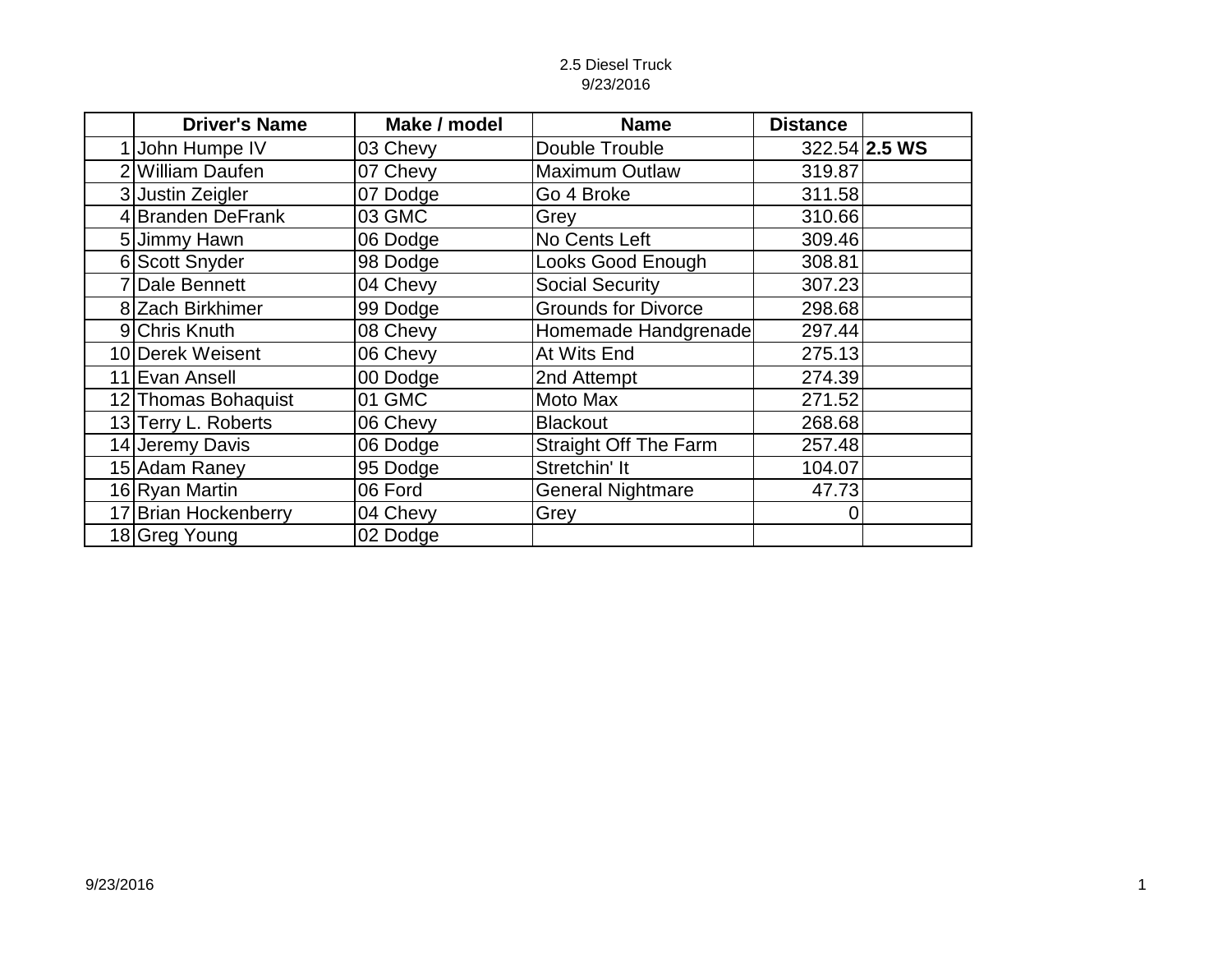#### Hot Rod V-8 9/23/2016

| <b>Driver's Name</b> | Make / model          | <b>Name</b>                 | <b>Distance</b> |                    |
|----------------------|-----------------------|-----------------------------|-----------------|--------------------|
| 1 John Roy           | <b>Farmall M</b>      | The Roy Toy                 |                 | 290.42 Hot Rod v-8 |
| 2 Scott Peterman     | 56 Minneapolis 445    | Yellow                      | 287.52          |                    |
| 3 Bill Lloyd         | Farmall 400           | Doctor Deth                 | 285.53          |                    |
| 4 Justin Haley       | 68 JD                 | 8 Point Buck                | 284.99          |                    |
| 5 John Pitts         | <b>AC D-17</b>        | <b>Outlaw Alice</b>         | 283.34          |                    |
| 6 Wilbur Cogan       | Cockshutt             | <b>Iil Red Cockshutt</b>    | 281.71          |                    |
| 7 Tim Dayton         | Cockshutt 40          | <b>Blue Thunder</b>         | 280.69          |                    |
| 8 Oscar Trbovich     | Farmall               | <b>Freaky Farmall</b>       | 272.96          |                    |
| 9 Rick Rhodes        | W-6 McCormick         | <b>Cornfield Cattle-Lac</b> | 269.35          |                    |
| 10 Thomas Janoski    | Mini Moline           | <b>Old Yellow</b>           | 268.41          |                    |
| 11 Mike Janoski      | IH 666                | <b>Bowtie Binder</b>        | 265.06          |                    |
| 12 Rick Ridenoue     | 52 Massy 44           |                             | 264.95          |                    |
| 13 Farrell Blknap    | <b>Farmall M</b>      |                             | 263.69          |                    |
| 14 Jerrmy Seibel     | Cock Shot 40          | Gitin'R'Done                | 261.11          |                    |
| 15 Leslie Pitts      | 1956 JD               | Doe Chaser                  | 258.76          |                    |
| 16 Louis Roy         | IH 706                | Mad Jack                    | 258.71          |                    |
| 17 Mark Sinling      | 52 Massy 44           |                             | 257.83          |                    |
| 18 Kevin McIntire    | Case 600              | <b>High Dollar Hooker</b>   | 256.14          |                    |
| 19 Mike Clapper      | <b>Ford Commander</b> | The Blue Binder             | 245.55          |                    |
| 20 Dino Guerrieri    | 50 Cockshutt          | Moody Blue                  | 7.66            |                    |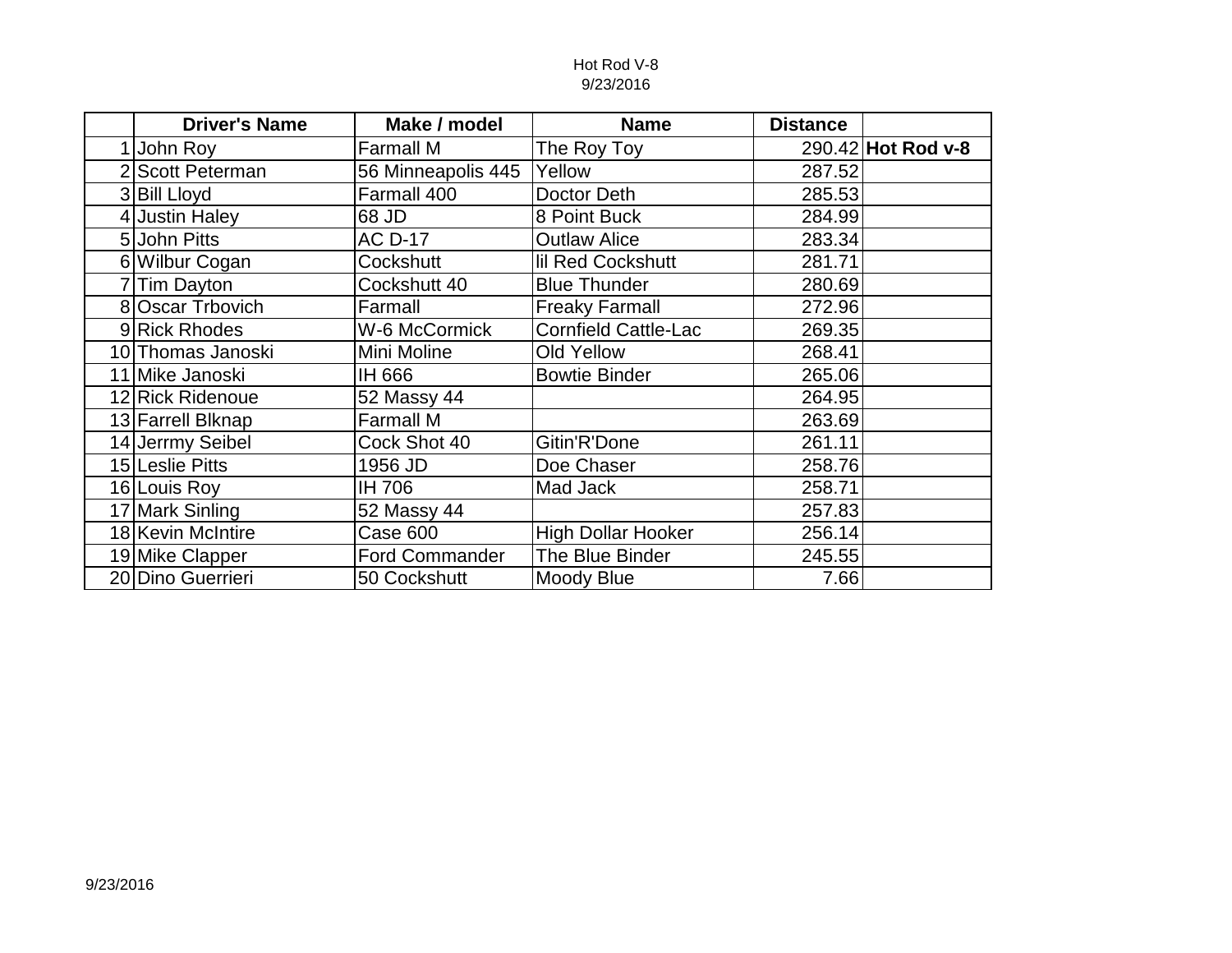#### RWYB 9/23/2016

| <b>Driver's Name</b> | Make / model     | <b>Name</b>                  | <b>Distance</b> |  |
|----------------------|------------------|------------------------------|-----------------|--|
| 1 Lester Bates       | 06 Ford          | <b>Completely Nuts</b>       | 289.91 RWYB     |  |
| 2 Justin Garwood     | 01 Dodge         | Goat On A Rope               | 288.47          |  |
| 3 Doug Martin        | 78 Chevy         | Huffmansauto.com             | 281.56          |  |
| 4 Tim Baker          | 97 Dodge         | Nightmare                    | 277.22          |  |
| 5 Crystal Zedrick    | 86 Chevy         | Thunderbolt                  | 276.27          |  |
| 6 Sam Tatalovic      | Chevy            | Gone Squatchin               | 270.84          |  |
| 7 John Savage        | 05 Chevy         | Savage Beast                 | 268.25          |  |
| 8 Kelly Giltinan     | 55 Ford          | <b>BullHeaded</b>            | 258.49          |  |
| 9 Brian Baker        | 86 Ford          | <b>Blackmagic</b>            | 249.86          |  |
| 10 Brad Berghoff     | <b>Ford 2000</b> | <b>Attitude Adjuster 2</b>   | 249.82          |  |
| 11 Harvey Johnson    | 42 Ford          | <b>Borrowed Time</b>         | 231.76          |  |
| 12 Zane O'Shurak     | 96 Dodge         | <b>Getting' Carried Away</b> |                 |  |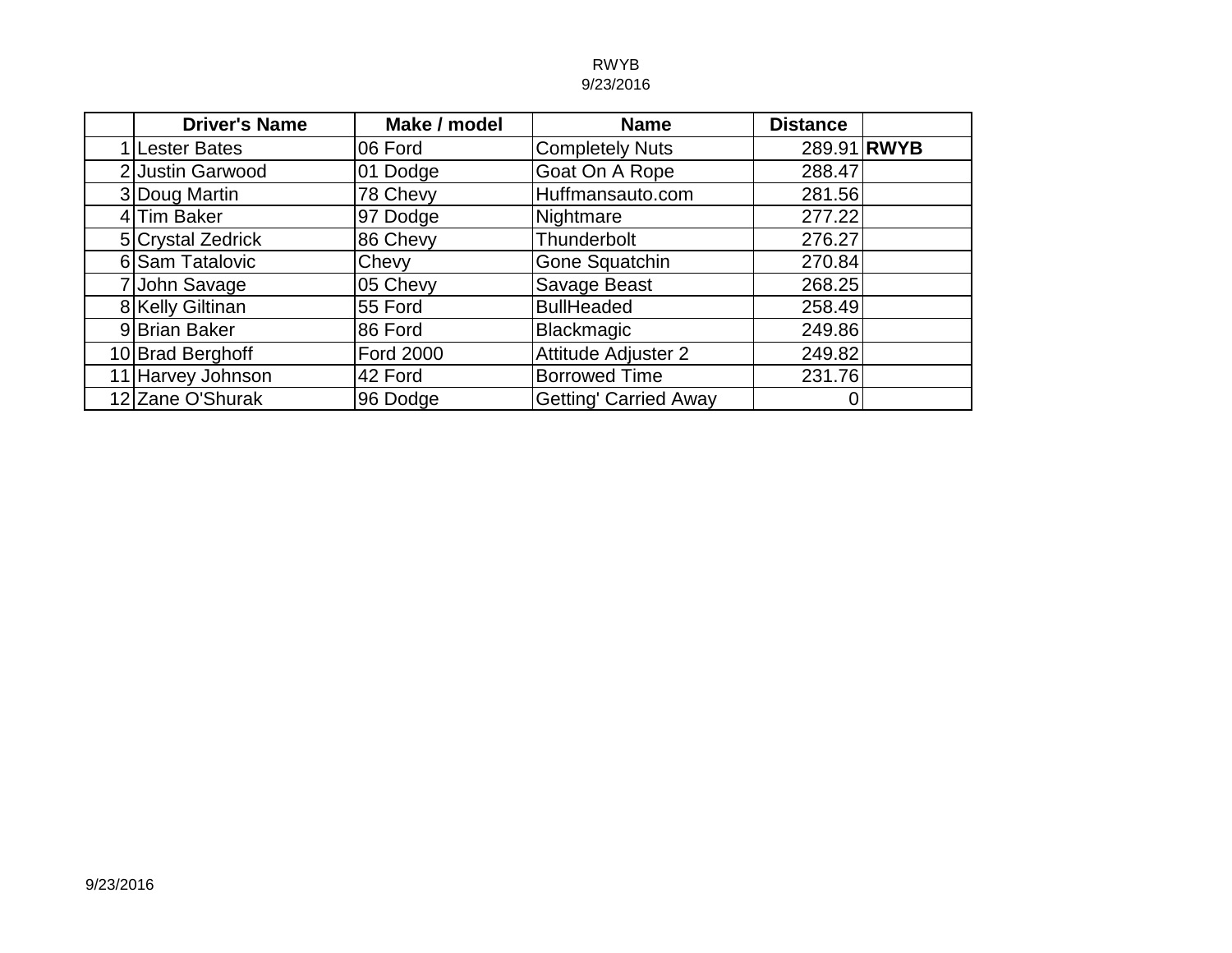#### Classic Super Stock 9/23/2016

| <b>Driver's Name</b> | Make / model      | <b>Name</b>              | <b>Distance</b> |                            |
|----------------------|-------------------|--------------------------|-----------------|----------------------------|
| 8 Zack Jones         | IH 466            | Survivor                 |                 | 314.61 Classic Super Stock |
| 1 John Rose          | <b>AC D-21</b>    | <b>Sluty Allis</b>       | 313.96          |                            |
| 19 Sam Kitzmiller    | JD                | <b>New Generation I</b>  | 305.31          |                            |
| 21 David Spillman    | JD                | Smokin Ace               | 305.19          |                            |
| 9 Michael Page       | <b>JD 4520</b>    | The Demonstrator         | 305.02          |                            |
| 18 Phil Karnofel     | IH-806            | Lets Roll                | 302.87          |                            |
| 24 Jake Aegerter     | IH 1206           | Red Edge                 | 301.3           |                            |
| 13 Matt Spillman     | JD 4520           | <b>Shell Shocked</b>     | 300.36          |                            |
| 20 Aaron Westhoefer  | Farmall 1206      | How Do You Like Me Now   | 299.47          |                            |
| 11 Chuck Palmer      | JD                | <b>First Due</b>         | 288.68          |                            |
| 15 Allen Heasley     | <b>IH Farmall</b> |                          | 287.41          |                            |
| 17 Brandon ScHott    | Farmall 806       | <b>One Schott Gamble</b> | 279.36          |                            |
| 2 Mike Henry         | Farmall 1206      | <b>Teacher's Pet</b>     | 273.64          |                            |
| 14 Josh Forney       | 64 Oliver 2150    | <b>Hercules</b>          | 266.15          |                            |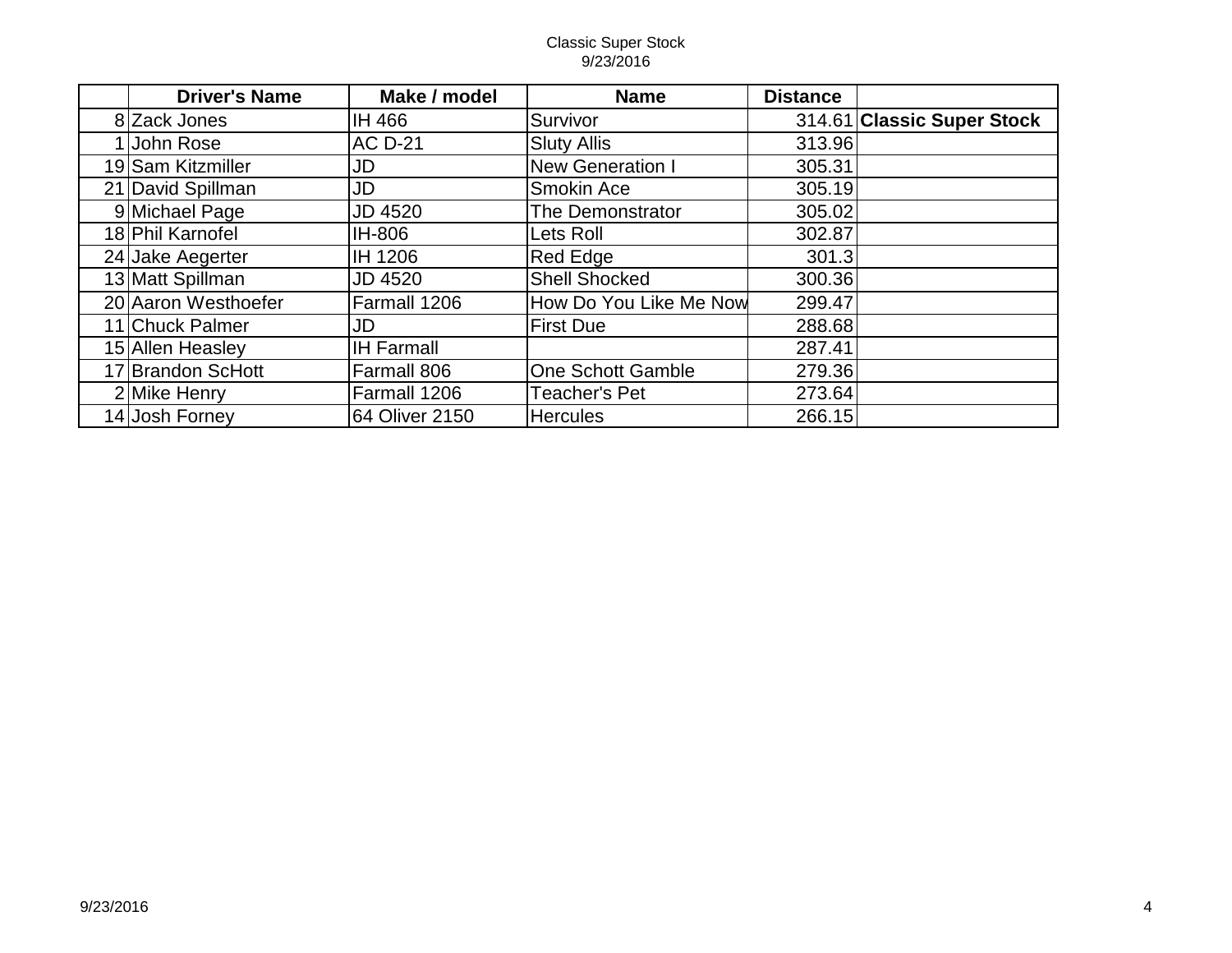## **June 11th 2016**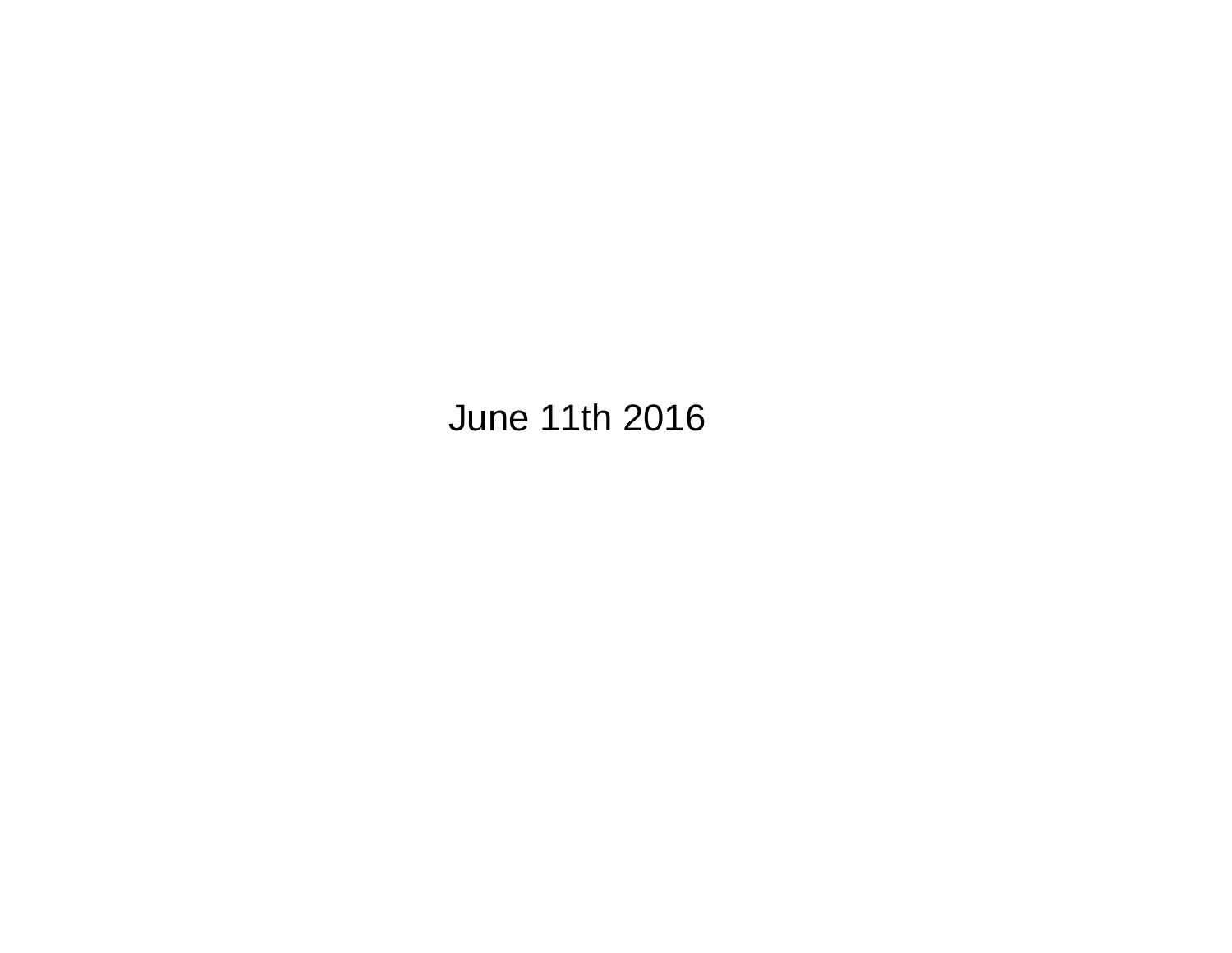### Big Rigs

| <b>Driver's Name</b>  | Make / model     | <b>Name</b>              | <b>Distance</b> |                |
|-----------------------|------------------|--------------------------|-----------------|----------------|
| 1 Greg Dean           | <b>Mack</b>      | Bad Dog                  |                 | 289.82 Big Rig |
| 2 Fred Sanders        | <b>1986 Mack</b> | Silver Bullet #2         | 286.83          |                |
| 3 Justin Fredo        | <b>1980 Mack</b> | <b>Cat Scratch Fever</b> | 275.85          |                |
| 4 Joe Guelito         | 1978 Peterbuilt  | <b>Sneeky Pete</b>       | 274.65          |                |
| 5 Gerald Hairhoger    | 73 KW            | Jerry Atrics             | 268.8           |                |
| 6 Richard Scott       | <b>1986 Mack</b> | Silver Bullett #1        | 262.26          |                |
| 7 Jerry Ray Hairhoger | 96 Peterbilt     | <b>Senseless</b>         | 256.91          |                |
| 8 Sondra Rodgers      | 86 R Model       | Unpredictable            | 246.91          |                |
| 9 Mike Sweet          | 1983 Mack        | Rood Awakening           | 243.35          |                |
| 10 Dick Bonner        | <b>Mack</b>      | <b>Maximus Prime 1</b>   | 109.4           |                |
| 11 Kendra Rodgers     | 88 R Model       | Unleashed                | 70.23           |                |
| 12 Dale Francis       | <b>Mack</b>      | <b>Maximus Prime 2</b>   | DQ.             |                |
| 13 Dan Adams          | 86 Mack          | Some Assembly Required   | <b>SCRATCH</b>  |                |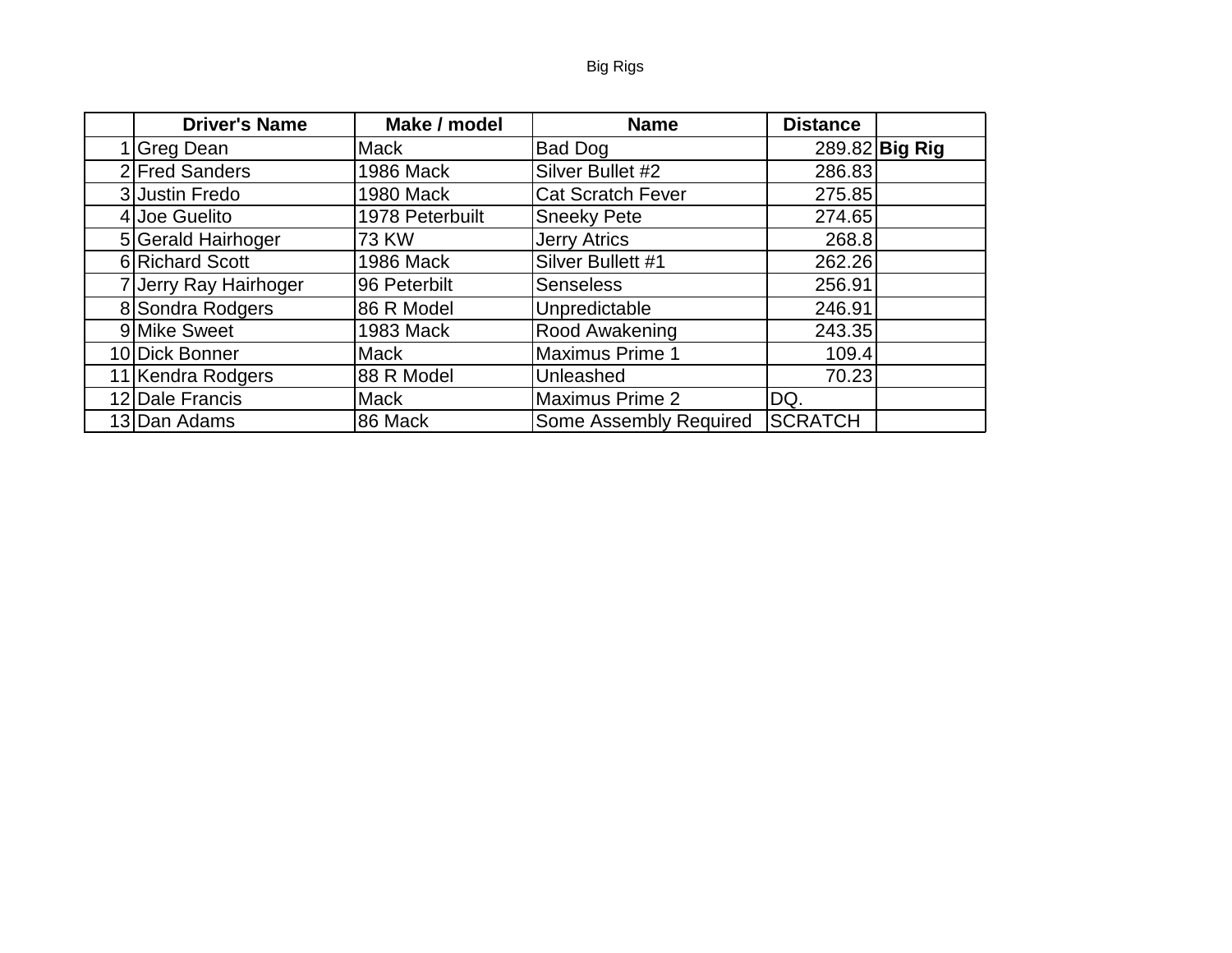#### Pro Farm

| <b>Driver's Name</b> | Make / model | <b>Name</b>           | <b>Distance</b> |                 |
|----------------------|--------------|-----------------------|-----------------|-----------------|
| 1 Jon Bugay          | IH 1066      | <b>AfterHours</b>     |                 | 309.34 Pro Farm |
| 2 David Bugay        |              | Over Kill             | 305.54          |                 |
| 3 Jeff McConell      | IH 1066      | Old Red               | 295.45          |                 |
| 4 Randy Wargo        |              |                       | 286.1           |                 |
| 5 Josh Bugay         | IH1066       | Devil Without a cause | 279.47          |                 |
| 6 Jon Kampfer        | Case         |                       | 234.82          |                 |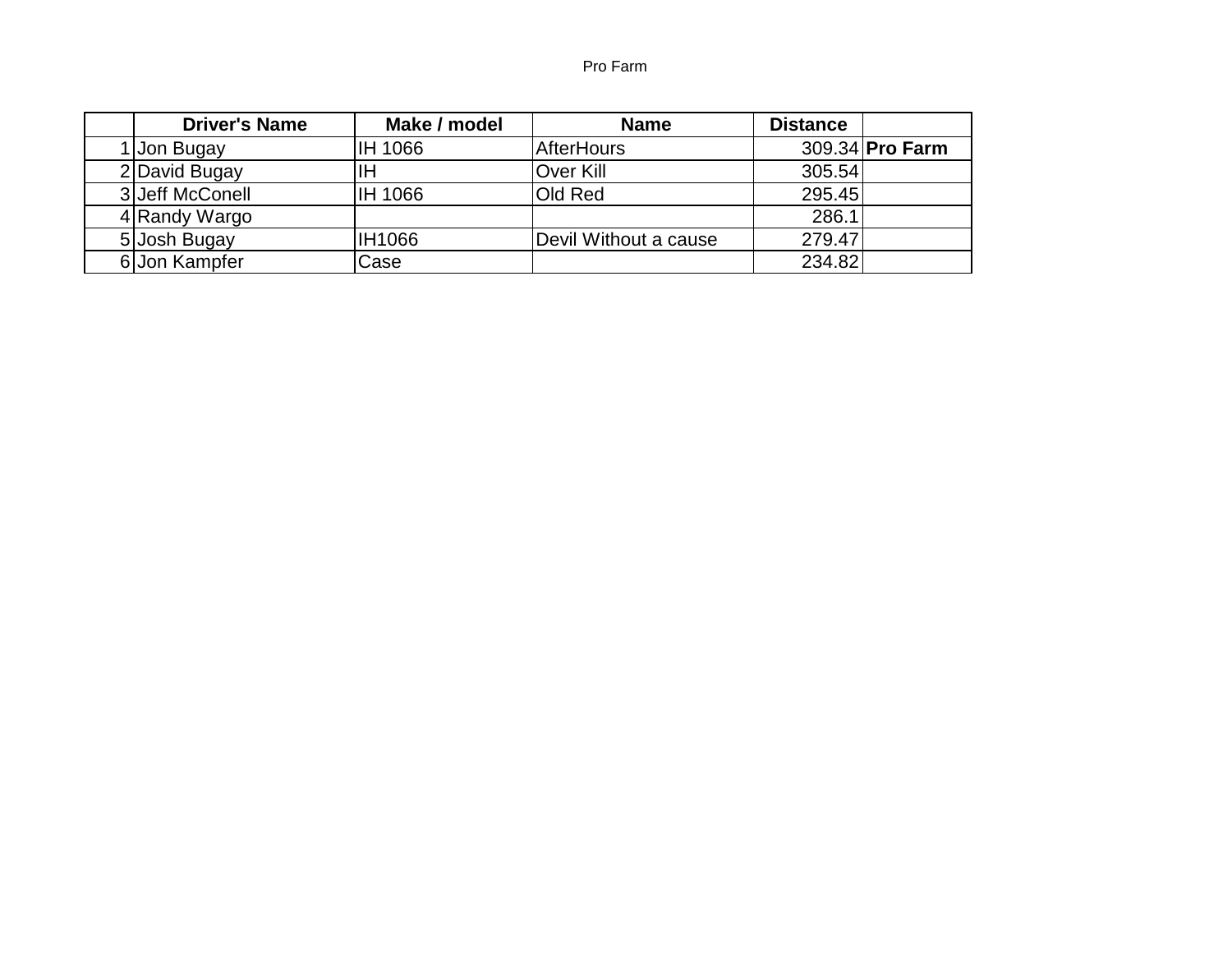#### SS Gas 9/23/2016

| <b>Driver's Name</b> | Make / model | <b>Name</b>             | <b>Distance</b> |                     |
|----------------------|--------------|-------------------------|-----------------|---------------------|
| 1 Mark Petros        | 75 Dodge     | Public Enemy            | FP/298.63       | <b>Super Street</b> |
| 2 Mike Lockwood      | 82 Chevy     | <b>Back N Black</b>     | FP/296.76       |                     |
| 3 Don Fair           | 76 Chevy     | Fair Warning            | FP/281.57       |                     |
| 4 Rob Forell         | 51 Ford      | Jaded                   | 297.5           |                     |
| 5 Justin Mitchell    | 77 Ford      | <b>Tragic Magic</b>     | 291.82          |                     |
| 6 Ray Unger          | 85 Chevy     | Ungertaker              | 291.08          |                     |
| 7 Jim Hrapczak       | 78 Chevy     | <b>Slightly Twisted</b> | 284.8           |                     |
| 8 Gary Carlson       | 79 Ford      | Her Replacement         | 217.84          |                     |
| 9 Jason Detson       | 79 Ford      | Mad Man                 | HB              |                     |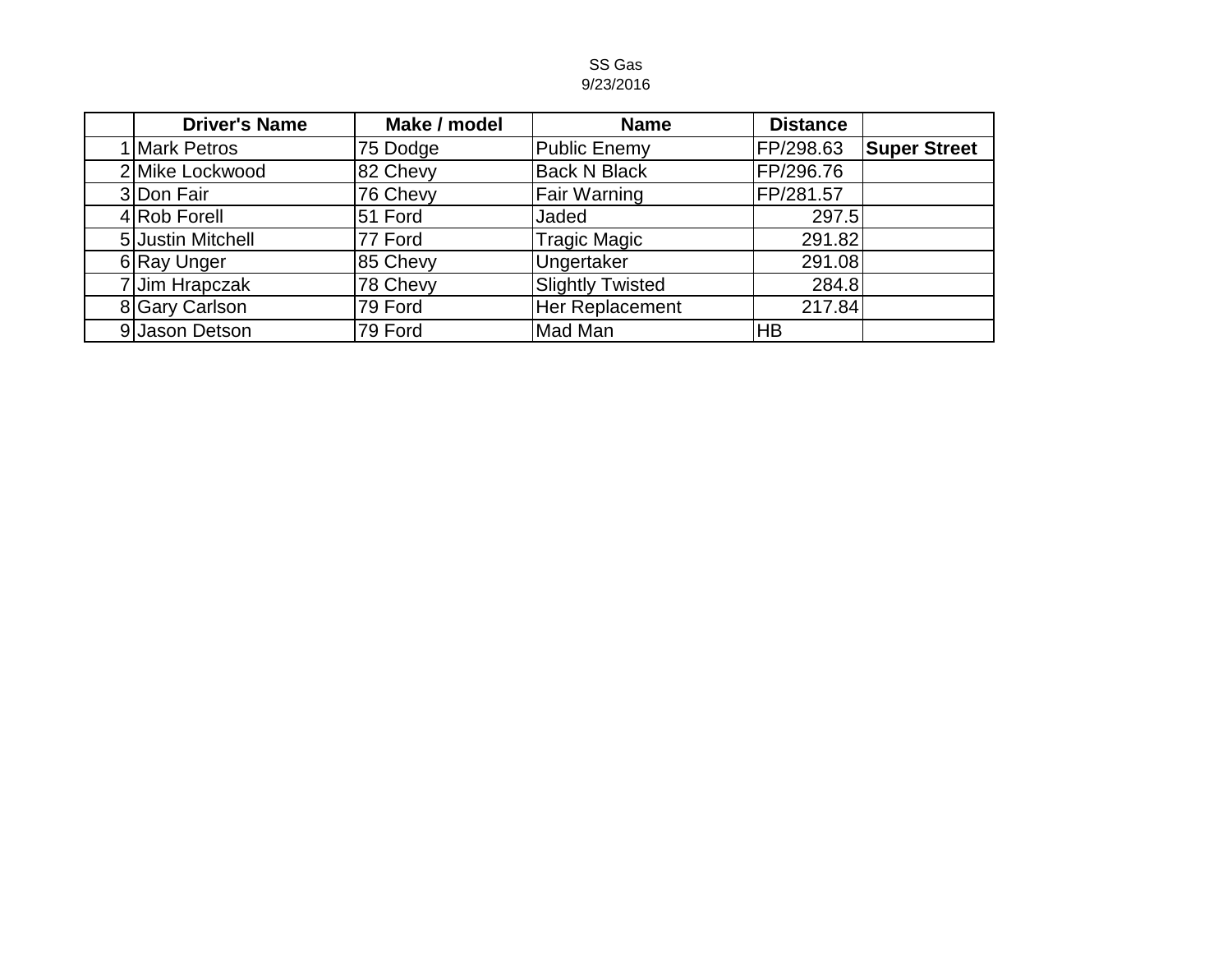| <b>Driver's Name</b> | Make / model | <b>Name</b>     | <b>Distance</b> |                       |
|----------------------|--------------|-----------------|-----------------|-----------------------|
| 1 Ron Bailey         | loliver 2150 | Hair of the dog |                 | <b>LL Super Stock</b> |
| 2 Jake Huffman       | 1963 Oilver  | Pull Dancer     |                 |                       |
| 3 Brad Dalton        | NH t6080     |                 |                 |                       |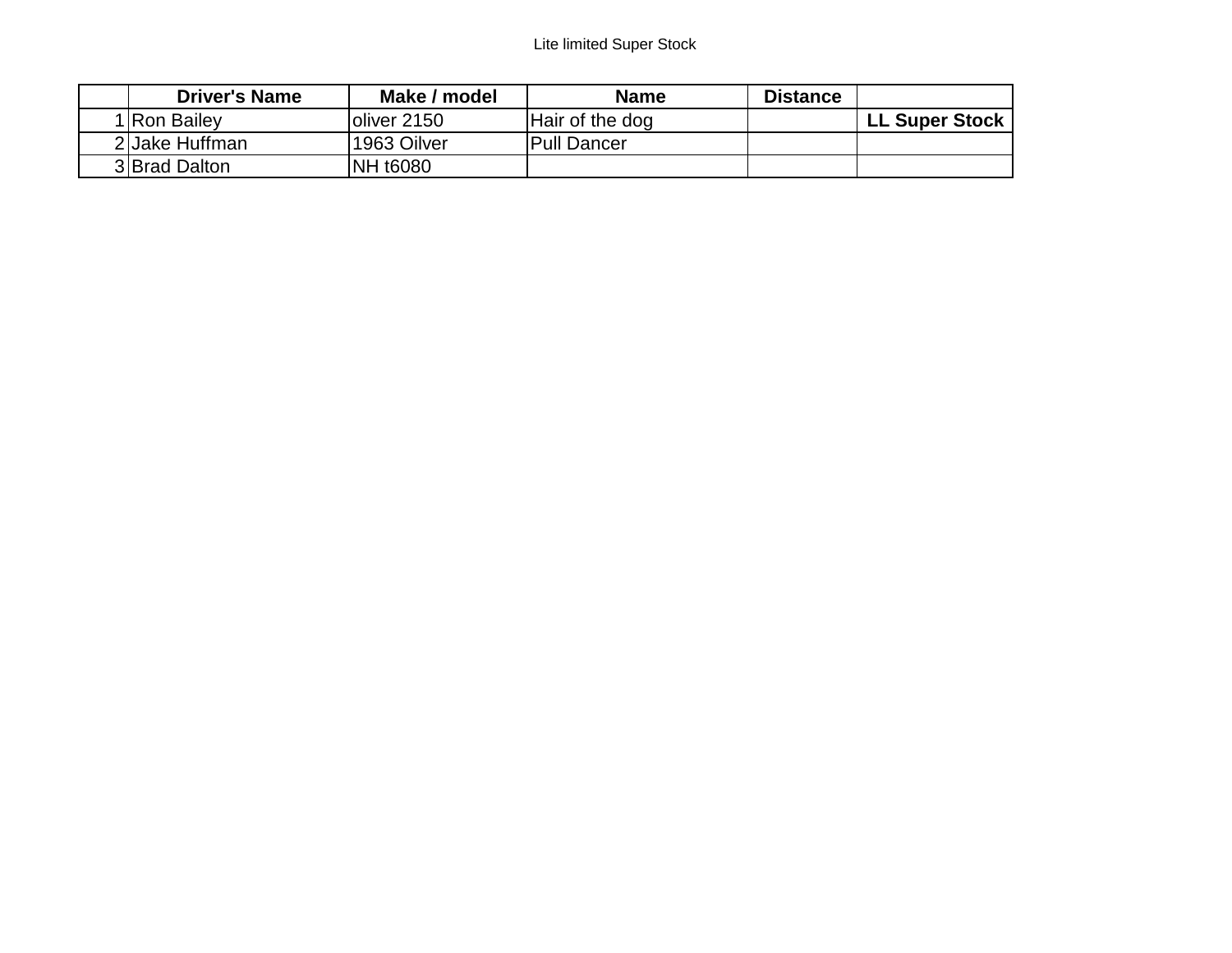| <b>Driver's Name</b> | Make / model  | <b>Name</b> | <b>Distance</b> |                   |
|----------------------|---------------|-------------|-----------------|-------------------|
| 1 Josh Rose          | 07 Chevy      |             |                 | 285.41 Work Stock |
| 2 Joel Thomas        | 15 chevy      |             | 263.39          |                   |
| 3 Tim Francis        | 06 Chevy      |             | 255.78          |                   |
| 4 Brandon Shimmel    | <b>11 GMC</b> |             | 255.1           |                   |
| 5 York Pauki         | 04 Chevy      |             | 251.81          |                   |
| 6 Dominic Fioren     | 05 Chevy      |             | 249.94          |                   |
| 7 Steve Youn         | 15 gmc        |             | 248             |                   |
| 8 Chris Rinehart     | 2011 Ford     |             | 246             |                   |
| 9 Jeff Daugherty     | 08 dodge      |             | 242.08          |                   |
| 10 Jake Weirfhoff    | 10 dodge      |             | 241.63          |                   |
| 11 Dale McConnell    | 07 Chevy      |             | 239.1           |                   |
| 12 Ryan Legg         | 97 Ford       |             | 225.31          |                   |
| 13 Bert Polichena    | 01 Ford       |             | 218.97          |                   |
| 14 Matt Ebie         | 97 Ford       |             | 213.9           |                   |
| 15 Douglas Ruble     | f250          |             | 151.53          |                   |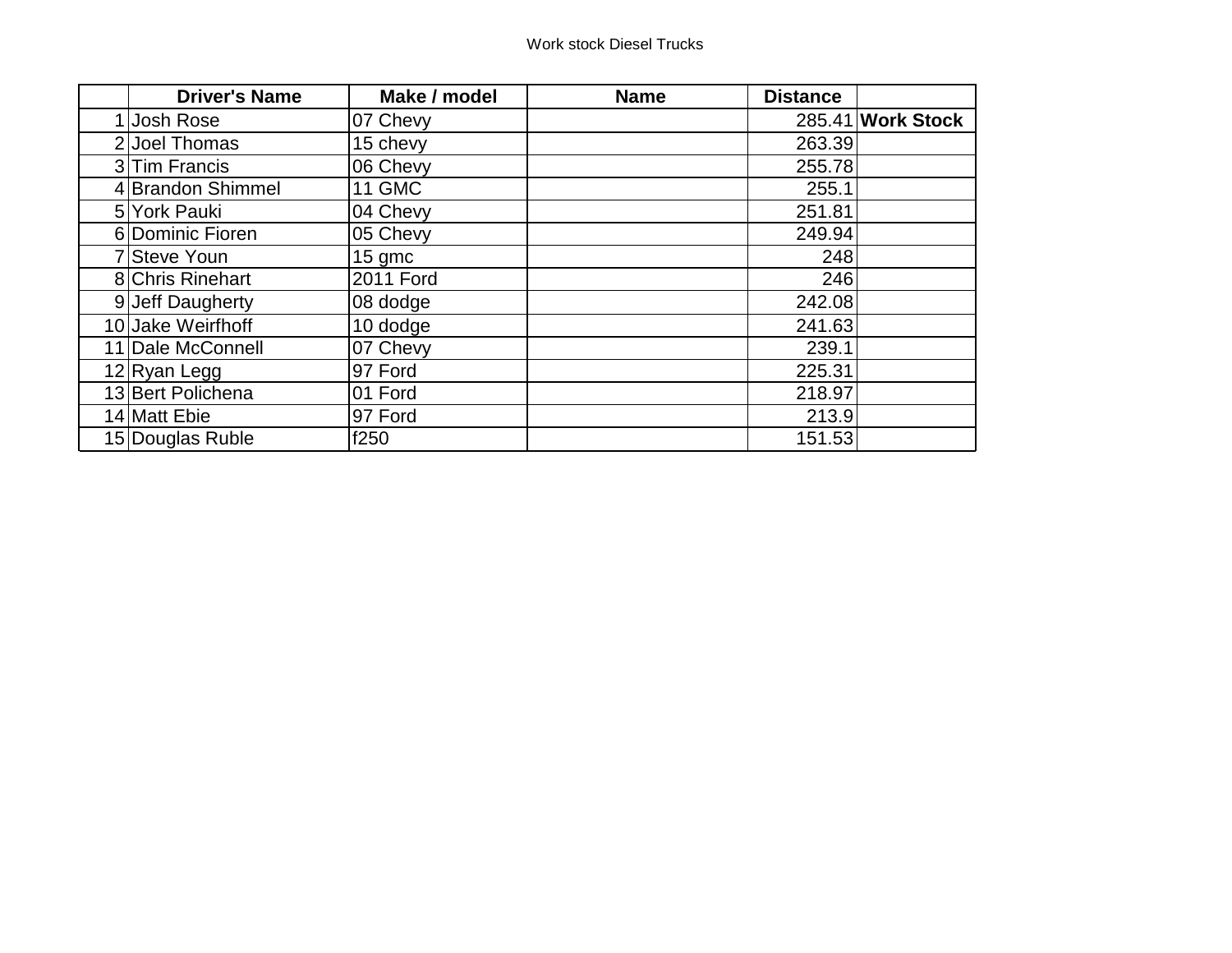# **July 8th 2016**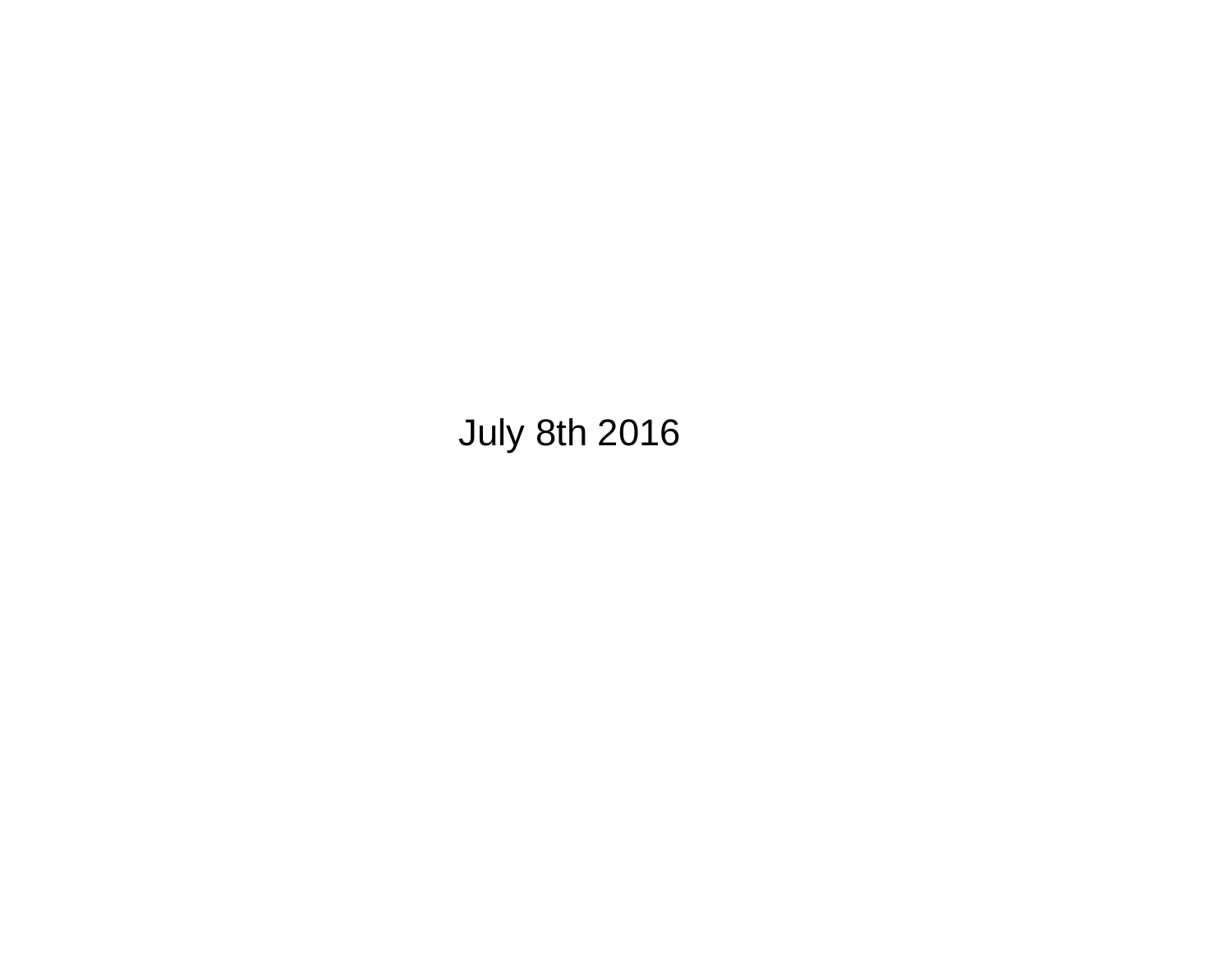|      | <b>Driver's Name</b> | Make / model     | <b>Name</b>      | <b>Distance</b> | <b>Distance</b> |                          |
|------|----------------------|------------------|------------------|-----------------|-----------------|--------------------------|
|      | 1 Matt Thomas        | 06 Chevy         | Dirty Intention  |                 |                 | 303.47 Work Stock Diesel |
|      | 2 Wyatt Snyder       | 98 Dodge         | Look Good Enough |                 | 293.32          |                          |
|      | 3 Joey Adelman       | 04 Chevy         | Night Train      |                 | 276.97          |                          |
|      | 4 Steve Youn         | $15$ gmc         |                  |                 | 269.09          |                          |
|      | 5 Dominic Fioren     | 05 Chevy         |                  |                 | 267.99          |                          |
|      | 6 Jake Weirfhoff     | 10 dodge         |                  |                 | 263.83          |                          |
|      | 7 Chris Rinehart     | <b>2011 Ford</b> |                  |                 | 260.93          |                          |
|      | 8 Bud Matz           | 04 Chevy         | Tan              |                 | 259.97          |                          |
|      | 9 Daniel Wingler     | 07 Dodge         | Red              |                 | 244.03          |                          |
|      | 10 Ryan freeland     | 01 Ford          | <b>Blue</b>      |                 | 239.65          |                          |
|      | 11 Matt Ebie         | 97 Ford          |                  |                 | 232.8           |                          |
|      | 12 Dennis Novak      | 95 Dodge         |                  |                 | 164.03          |                          |
| exb  | Derek Weisent        | 06 Chevy         |                  |                 | 309.27          |                          |
| lexb | Joel Thomas          | 15 chevy         |                  |                 | 268.8           |                          |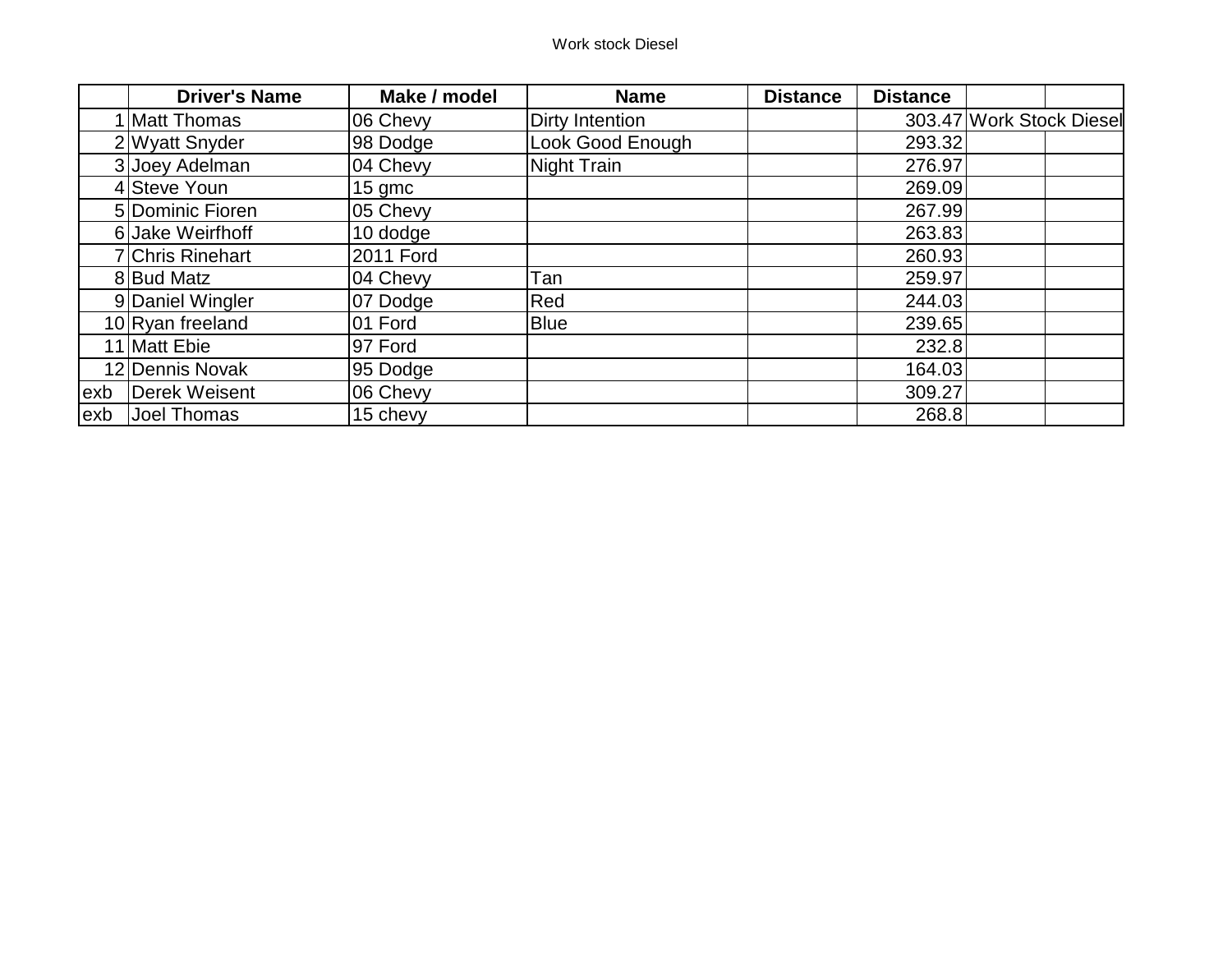| <b>Driver's Name</b> | Make / model      | <b>Name</b>              | <b>Distance</b> | <b>Distance</b> |                          |
|----------------------|-------------------|--------------------------|-----------------|-----------------|--------------------------|
| David Spillman       | JD                | Smokin Ace               |                 |                 | 348.53 Class Super Stock |
| 2 Josh Aegerter      | <b>AC D-21</b>    | <b>Sluty Allis</b>       |                 | 341.93          |                          |
| 3 Allen Heasley      | <b>IH Farmall</b> |                          |                 | 339.92          |                          |
| 4 Aaron Westhoefer   | Farmall 1206      | How Do You Like Me Now   |                 | 335.77          |                          |
| 5 Sam Kitzmiller     | JD                | <b>New Generation I</b>  |                 | 334.72          |                          |
| 6 Matt Spillman      | JD 4520           | <b>Shell Shocked</b>     |                 | 333.22          |                          |
| 7 Michael Page       | <b>JD 4520</b>    | <b>The Demonstrator</b>  |                 | 331.564         |                          |
| 8 Zack Jones         | IH 466            | Survivor                 |                 | 331.26          |                          |
| 9 Jake Aegerter      | IH 1206           | Red Edge                 |                 | 329.49          |                          |
| 10 Phil Karnofel     | <b>IH 806</b>     | Let's Roll               |                 | 329.04          |                          |
| 11 Chuck Palmer      | JD                | <b>First Due</b>         |                 | 317.63          |                          |
| 12 Jeremiah Shipley  | Case 1070         | Young Gun                |                 | 301.6           |                          |
| 13 Josh Forney       | 64 Oliver 2150    | <b>Hercules</b>          |                 | 296.84          |                          |
| 14 Brandon Schott    | Farmall 806       | <b>One Schott Gamble</b> |                 | 293.72          |                          |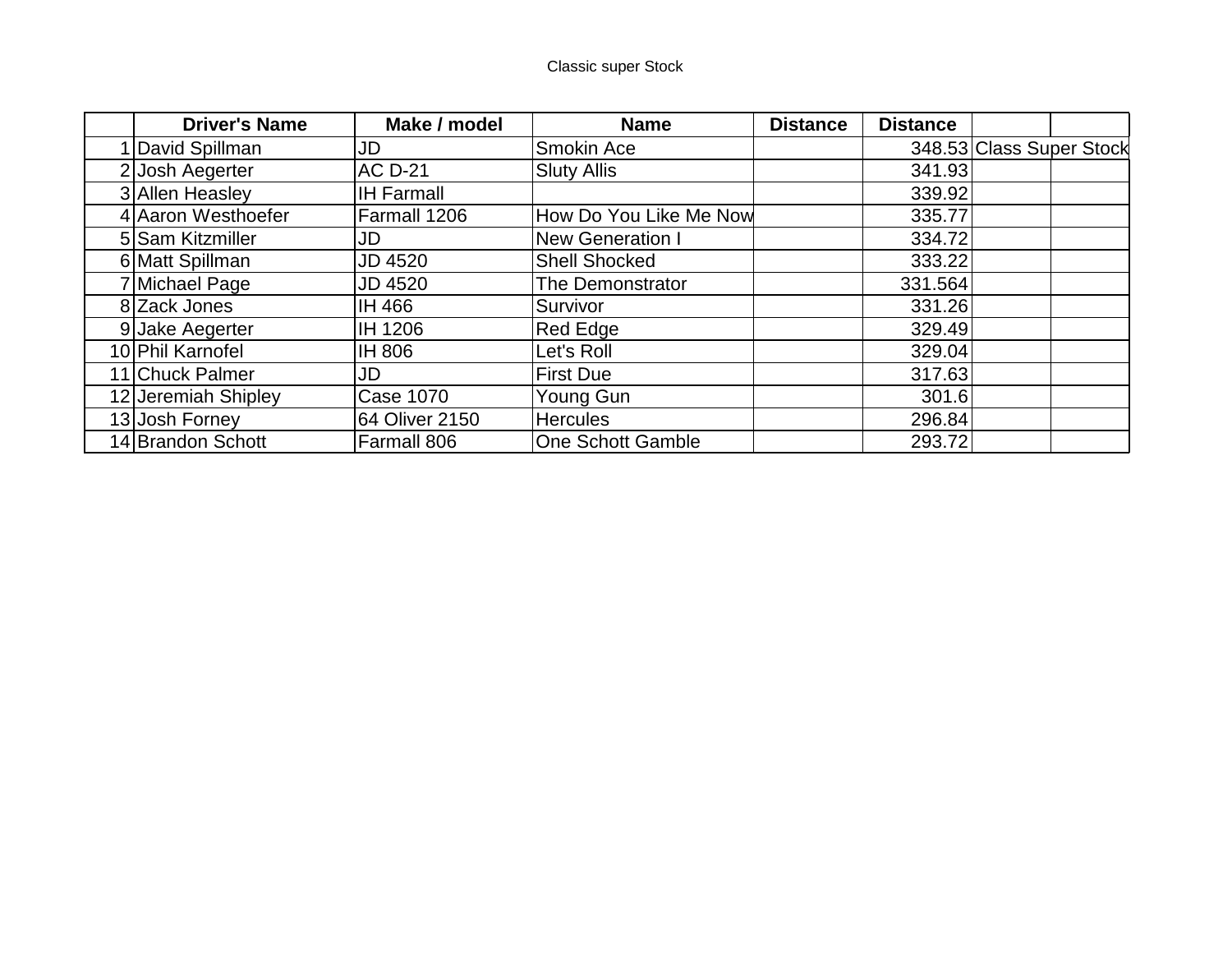#### RWYB

| <b>Driver's Name</b> | Make / model | <b>Name</b>         | <b>Distance</b> | <b>Distance</b> |  |
|----------------------|--------------|---------------------|-----------------|-----------------|--|
| 1 Justin Garwood     | 01 Dodge     | Goat on a Rope      |                 | 319.997 RWYB    |  |
| 2 Jon Woskob         | Dodge 2500   | <b>Rolling Coal</b> |                 | 301.572         |  |
| 3 Kelly Giltinan     | 55 Ford      | <b>Bull Headed</b>  |                 | 299.862         |  |
| 4 Sam Tatalovic      | 84 Chevy     | Gon' Squatchin      |                 | 293.389         |  |
| 5 Doug Martin        | 78 Chevy     | Huffmansauto.com    |                 | 292.775         |  |
| 6 Lester Bates       | 12 Ford      | Completely Nuts     |                 | 287.687         |  |
| 7 Eddie Zedreck      | Chevy S-10   | Thunder             |                 | 274.092         |  |
| 8 Crystal Zedrick    | 86 Chevy     | Thunderbolt         |                 | 264.296         |  |
| 9 Dane Kick          | 79 Ford      | Nouthng Special     |                 | 235.75          |  |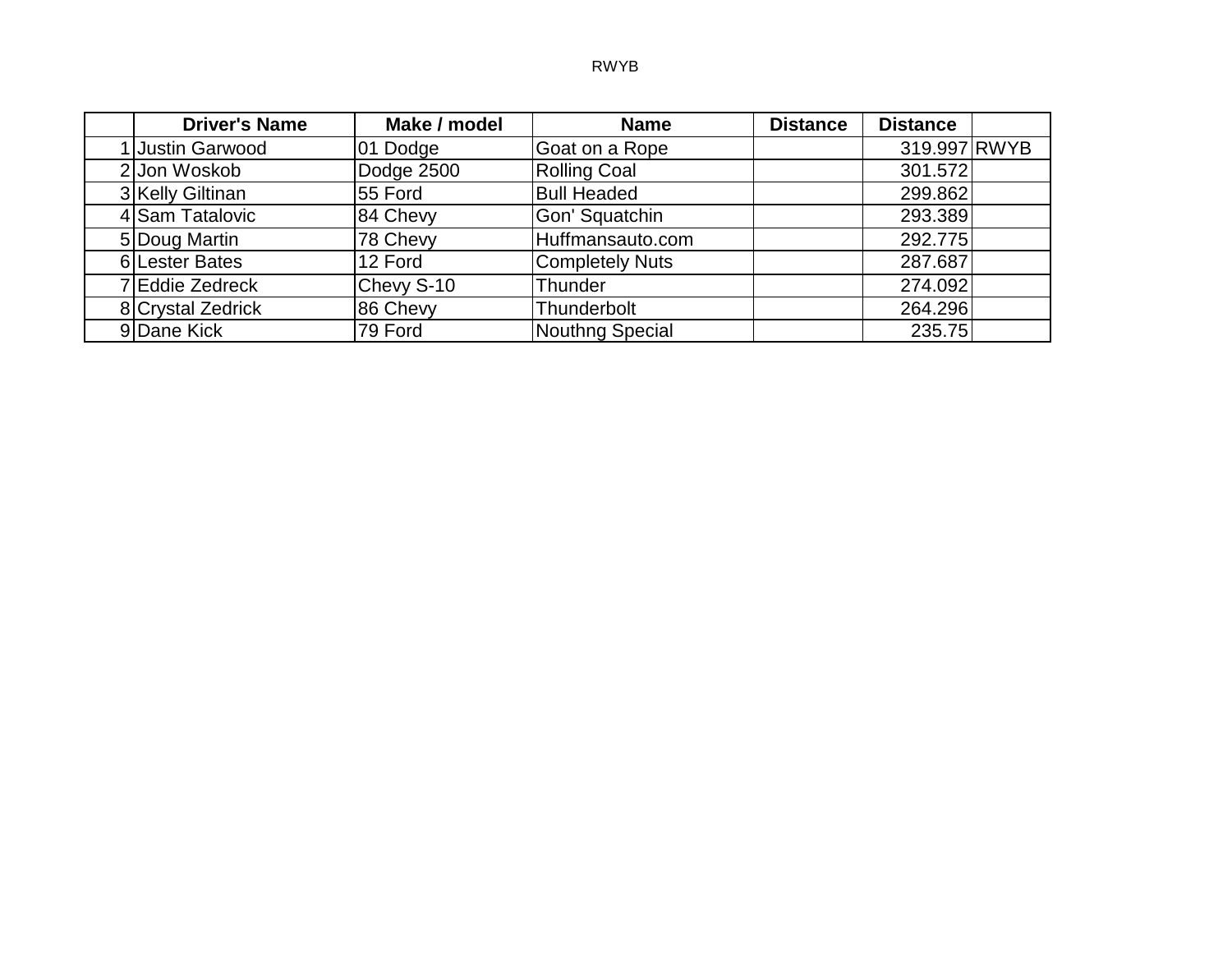**July 9th 2016**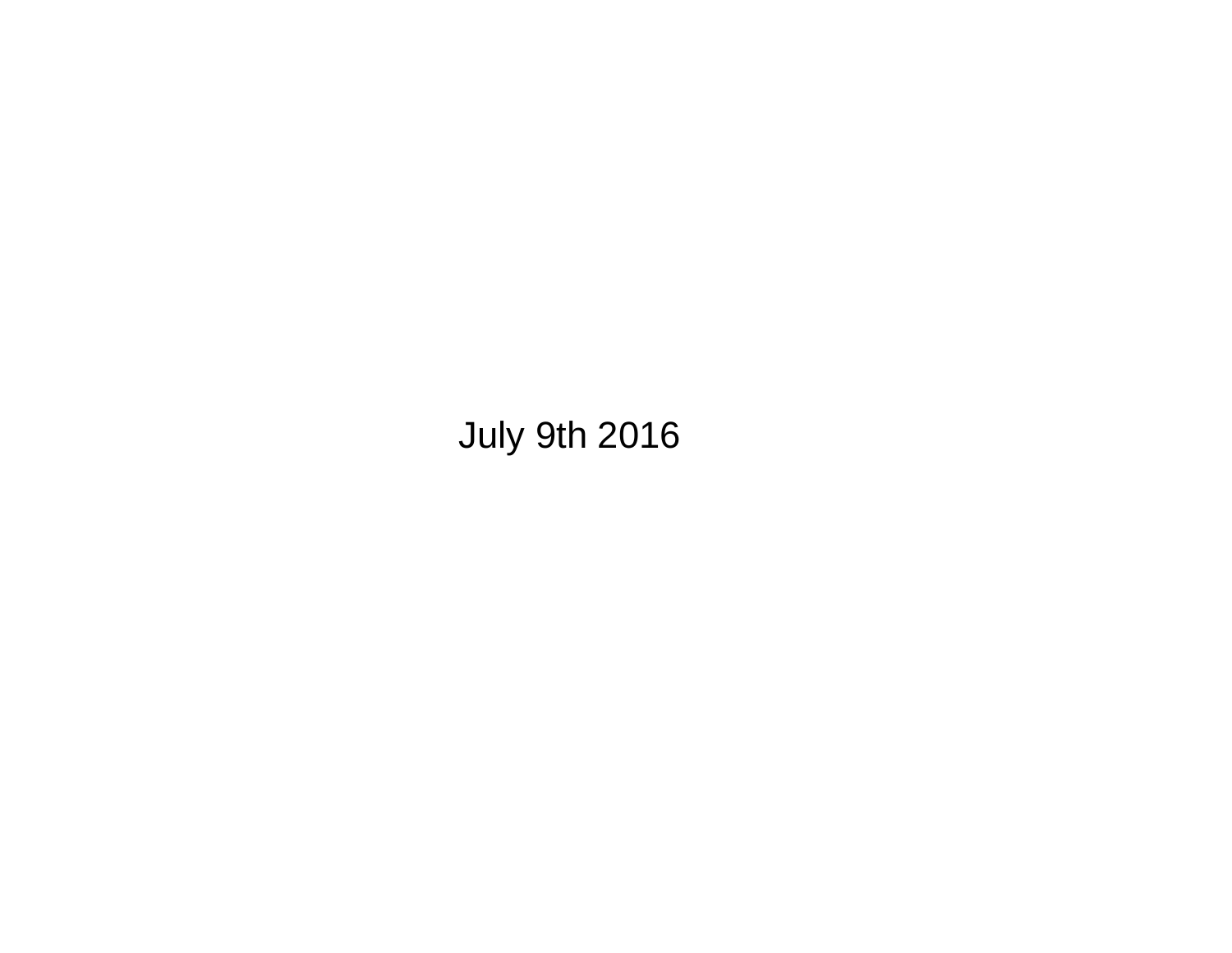| <b>Driver's Name</b> | Make / model | <b>Name</b>             | <b>Distance</b> | <b>Distance</b> |                       |
|----------------------|--------------|-------------------------|-----------------|-----------------|-----------------------|
| <b>Rob Forrel</b>    | 79 Ford      | Legal Addiction 2       |                 |                 | 308.63 Work Stock Gas |
| 2 Dave Milliard      | 1981 Chevy   | <b>Fred Neck</b>        |                 | 305.45          |                       |
| 3 Jim Braho          | 79 Ford      | Road Hammer             |                 | 294.69          |                       |
| 4 Joe Miller         | 75 Chevy     | <b>Blue/White</b>       |                 | 292.02          |                       |
| 5 Brian Roch         | Chevy        |                         |                 | 289.12          |                       |
| 6 Ira Bennett        | 78 Ford      | <b>Black</b>            |                 | 275.22          |                       |
| 7 Keith Young        | 1985 GMC     | Long Gone               |                 | 274.66          |                       |
| 8 Richard Fraziev    | 05 Ford      | <b>Totally Hooked 2</b> |                 | 255.2           |                       |
| 9 Ryan Martin        | 98 Ford      |                         |                 | 244.42          |                       |
| 10 David Ellenberger | 13 Chevy     | <b>Black</b>            |                 | 239.76          |                       |
| 11 Cody Barnes       | 2000 Ford    | <b>Flight Risk</b>      |                 | 152.91          |                       |
| 12 Justin Rhoads     | 83 gmc       | Its Good to have Goals  |                 | 66.81           |                       |
|                      |              |                         |                 |                 |                       |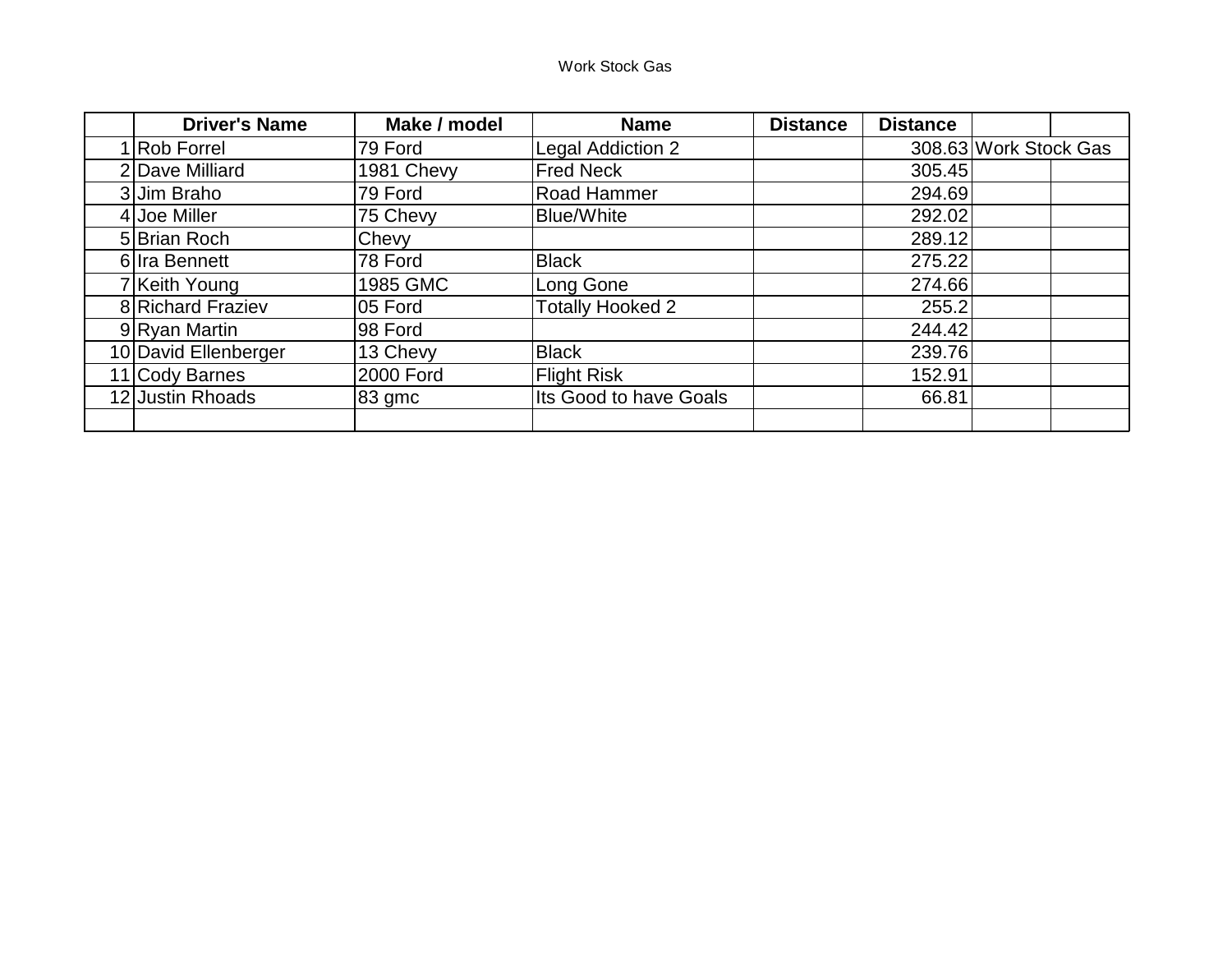| <b>Driver's Name</b> | Make / model            | <b>Name</b>                 | <b>Distance</b> | <b>Distance</b> |                   |  |
|----------------------|-------------------------|-----------------------------|-----------------|-----------------|-------------------|--|
| <b>Bill Lloyd</b>    | Farmall                 | Doctor Death                |                 |                 | 317.67 Hot Rod V8 |  |
| 2 Oscar Trbovich     | 56 Farmall              | <b>Freaky Farmall</b>       |                 | 317.38          |                   |  |
| 3 Louis Roy          | IH 706                  | Mad Jack                    |                 | 312.32          |                   |  |
| 4 Tim Dayton         | Cockshutt 40            | <b>Blue Thunder</b>         |                 | 312.15          |                   |  |
| 5Tim Hawk            | John Deere              | Darkside Deere              |                 | 311.96          |                   |  |
| 6 John Pitts         | <b>AC D-17</b>          | <b>Outlaw Alice</b>         |                 | 311.6           |                   |  |
| 7 Clay Sindlinger    | <b>Massey Harris 44</b> |                             |                 | 308.57          |                   |  |
| 8 Scott Peterman     | 56 MM 445               | Gold                        |                 | 308.5           |                   |  |
| 9Les Pitts           | 56 JD                   | Doe Chaser                  |                 | 304.04          |                   |  |
| 10 John Roy          | <b>Farmall M</b>        | The Roy Toy                 |                 | 303.75          |                   |  |
| 11 Larry Hawk Sr.    | 53 Cockshutt            | Pace Maker                  |                 | 300.84          |                   |  |
| 12 Dean Kibbler      | 57 Case 600             | <b>Good Vibrations</b>      |                 | 299.81          |                   |  |
| 13 William Cogan     | 52 Cockshutt            | <b>Lil Red Cockshutt</b>    |                 | 296.86          |                   |  |
| 14 Tom Janoski       | Mini Mo (Chevy)         | <b>Ole Yellow</b>           |                 | 296.81          |                   |  |
| 15 Mike Janoski      | IH - Chevy Dur.         | <b>Bowtie Binder</b>        |                 | 296.78          |                   |  |
| 16 Rick Rhodes       | W-6 McCormick           | <b>Cornfield Cattle-Lac</b> |                 | 294.95          |                   |  |
| 17 Michael Palmer    | Cockshutt               | <b>Bazinga</b>              |                 | 292.06          |                   |  |
| 18 Farrell Blknap    | <b>Farmall M</b>        |                             |                 | 276.87          |                   |  |
| 19 Kevin McIntire    | Case 600                | <b>High Dollar Hooker</b>   |                 | 273.95          |                   |  |
| 20 Rick Ridenour     | Massey 44               | Red                         |                 | 268.16          |                   |  |
| 21 Dino Guerrieri    | Cockshutt 40            | Moody Blue                  |                 | 212.89          |                   |  |
|                      |                         |                             |                 |                 |                   |  |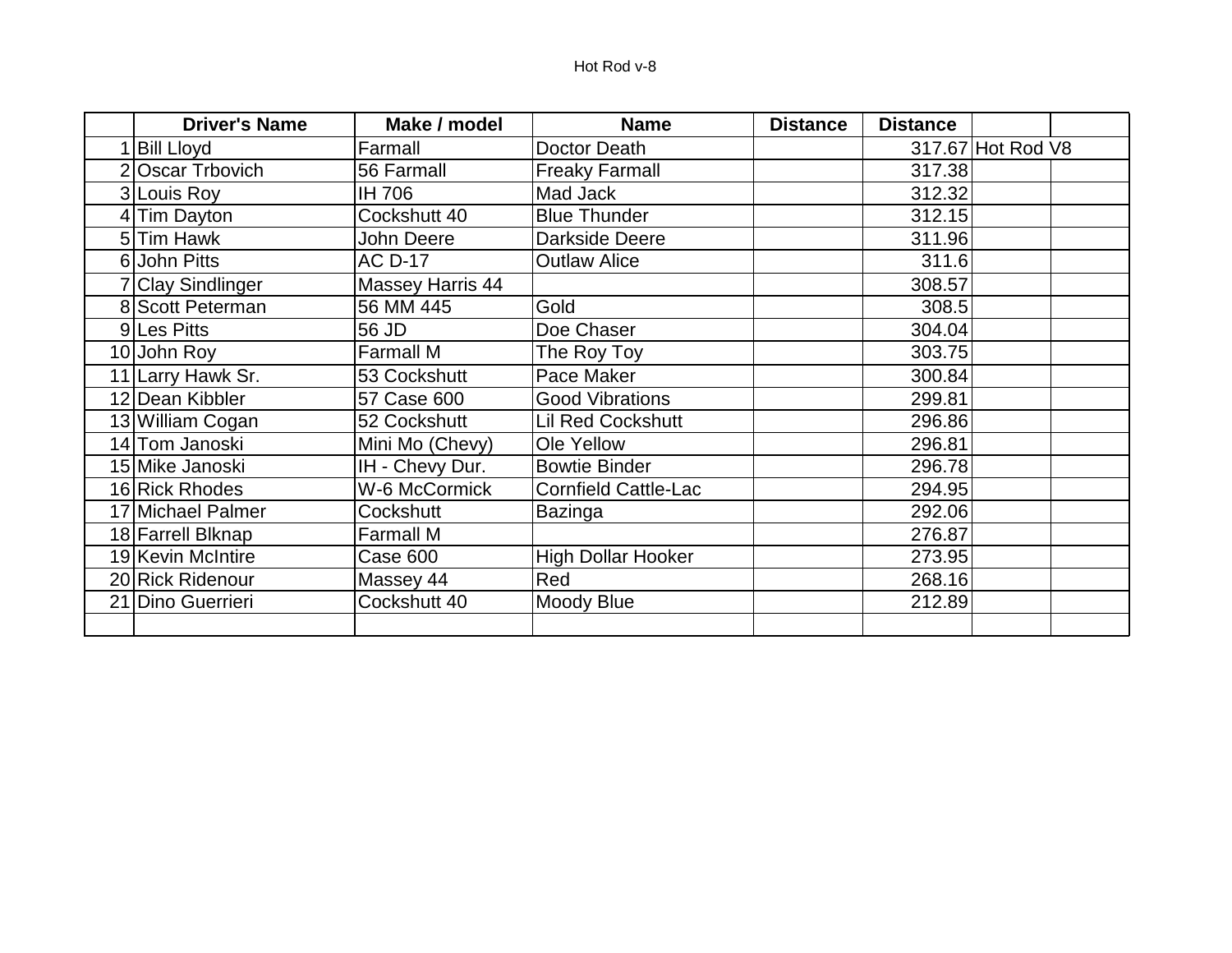| <b>Driver's Name</b> | Make / model     | <b>Name</b>             | <b>Distance</b> | <b>Distance</b> |                           |
|----------------------|------------------|-------------------------|-----------------|-----------------|---------------------------|
| <b>Sam Stoner</b>    | 1967 AC          |                         |                 |                 | 279.67 Light Limited supe |
| $2 R$ on Bailey      | oliver 2150      | Hair of the dog         |                 | 278.1           |                           |
| 3 Mike Schuck        | <b>Ford 7810</b> | <b>Red Neck Rat Rod</b> |                 | 253.39          |                           |
| 4 Rick Rector        | 6000 Ford        | Unthinkable             |                 | 247.92          |                           |
| 5 Brett Stoner       | Allis 180        |                         |                 | 244.27          |                           |
| 6 Brad Dalton        | NH t6080         |                         |                 | 147.75          |                           |
| 7 Jake Huffman       | 1963 Oilver      | <b>Pull Dancer</b>      |                 | 131             |                           |
| 8 Larry Wright       | Case 1170        | American Beatuy         |                 | 28.45           |                           |
|                      |                  |                         |                 |                 |                           |
|                      |                  |                         |                 |                 |                           |
|                      |                  |                         |                 |                 |                           |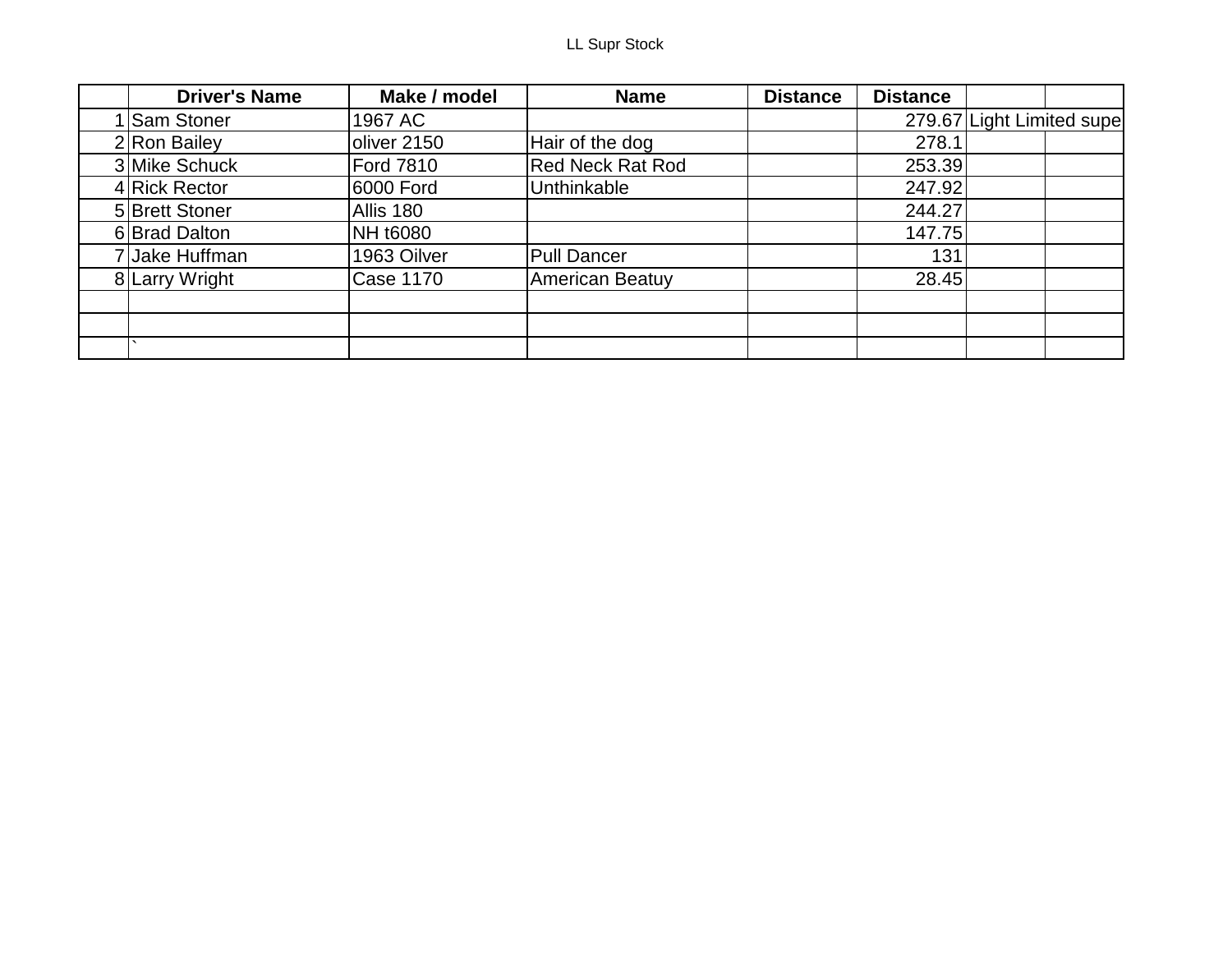#### 2.6 Diesel Truck

| <b>Driver's Name</b> | Make / model | <b>Name</b>            | <b>Distance</b> | <b>Distance</b> |                        |
|----------------------|--------------|------------------------|-----------------|-----------------|------------------------|
| 1 Daniel Holnaider   | 01 Dodge     | Cost of Living         |                 |                 | 342.72 Open 2.6 Diesel |
| 2 Joe Hemm           | 00 Dodge     | <b>Thunder Rolls</b>   |                 | 325.59          |                        |
| 3 Jake Slingluff     | 97 Dodge     | <b>Empty Pockets</b>   |                 | 322.05          |                        |
| 4 Corrie Baker       | 04 Chevy     | <b>Girls Night Out</b> |                 | 315.18          |                        |
| 5 Jesse Warren       | Ford         | <b>Weekend Warrior</b> |                 | 306.03          |                        |
| 6 John Humpe IV      | 05 Chevy     | <b>Trouble Maker</b>   |                 | 304.6           |                        |
| 7 John Savage        | Chevy        | Savage Beast           |                 | 302.35          |                        |
| 8 Dan Contantine     | 98 Dodge     | Lost and Forgotten     |                 | 298.99          |                        |
| 9 Matt Corl          | 06 Dodge     | No Limit               |                 | 292.45          |                        |
| 10 Zachary McClellan | Dodge        | Midnight Magic         |                 | 285.63          |                        |
| 11 Jared Rode        | 07 Dodge     | Late Nights            |                 | 283.95          |                        |
| 12 Greg Young        | 02 Dodge     | Maroon                 |                 | 275.034         |                        |
| 13 Derek Weisent     | 06 Chevy     |                        |                 | 260.03          |                        |
|                      |              |                        |                 |                 |                        |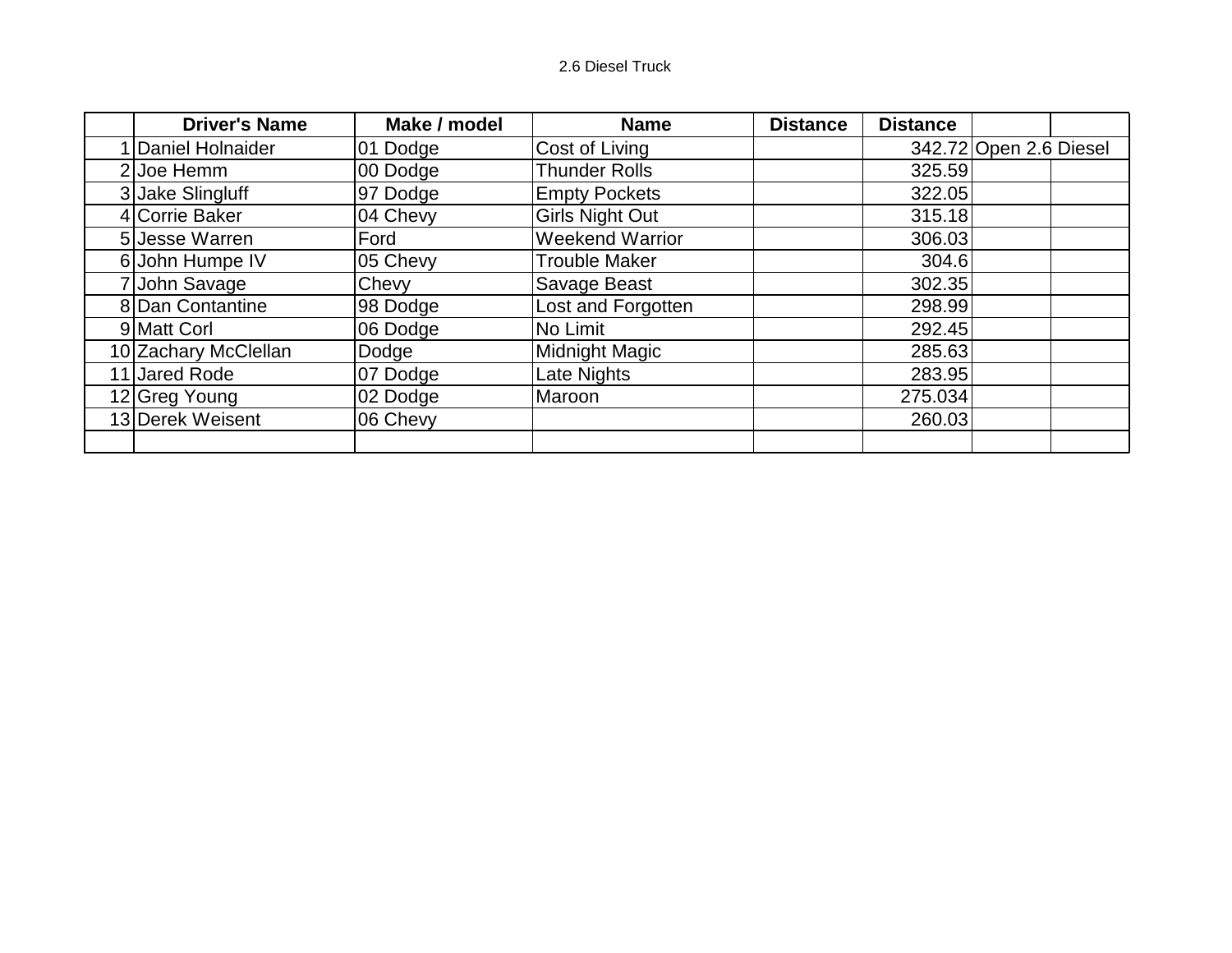| <b>Driver's Name</b> | Make / model     | <b>Name</b>           | <b>Distance</b> | <b>Distance</b> |                           |  |
|----------------------|------------------|-----------------------|-----------------|-----------------|---------------------------|--|
| 1 Gary Rice          | IH 966           | <b>Milk Money</b>     |                 |                 | 293.91 Limited Pro/ Super |  |
| 2 Danny Pontones     | Case IH mx285    |                       |                 | 291.94          |                           |  |
| 3 James Ray          | JD               | Mac Daddy             |                 | 285.03          |                           |  |
| 4 Kolt Andreas       | IH 5488          | <b>High Gear</b>      |                 | 284.38          |                           |  |
| 5 Jay Reidenbach     | ΙH               | Shotgun Red           |                 | 278.91          |                           |  |
| 6 Randy Forrest      | <b>IH MX 270</b> | <b>Bucking Binder</b> |                 | 269.68          |                           |  |
| 7Tim Pugliese        | JD               | Deere Friend          |                 | 268.45          |                           |  |
| 8 Jeff Solley        | JD               | Saturday Night Hooker |                 | 266.93          |                           |  |
| 9 Nathan Graham      | <b>Ford 9000</b> | <b>Blue Reaper</b>    |                 | 259.83          |                           |  |
| 10 Ralph Hamilton    | Ford             | <b>Crazy Horse</b>    |                 | 256.48          |                           |  |
| 11 John Lorenz       | IH 1066          | Chance                |                 | 255.38          |                           |  |
| 12 Scott Sanor       | IH 1066          | The Red Stallion      |                 | 163.12          |                           |  |
| 13 Jack Hamilton     | JD               | Unforgiven            |                 | 8.77            |                           |  |
|                      |                  |                       |                 |                 |                           |  |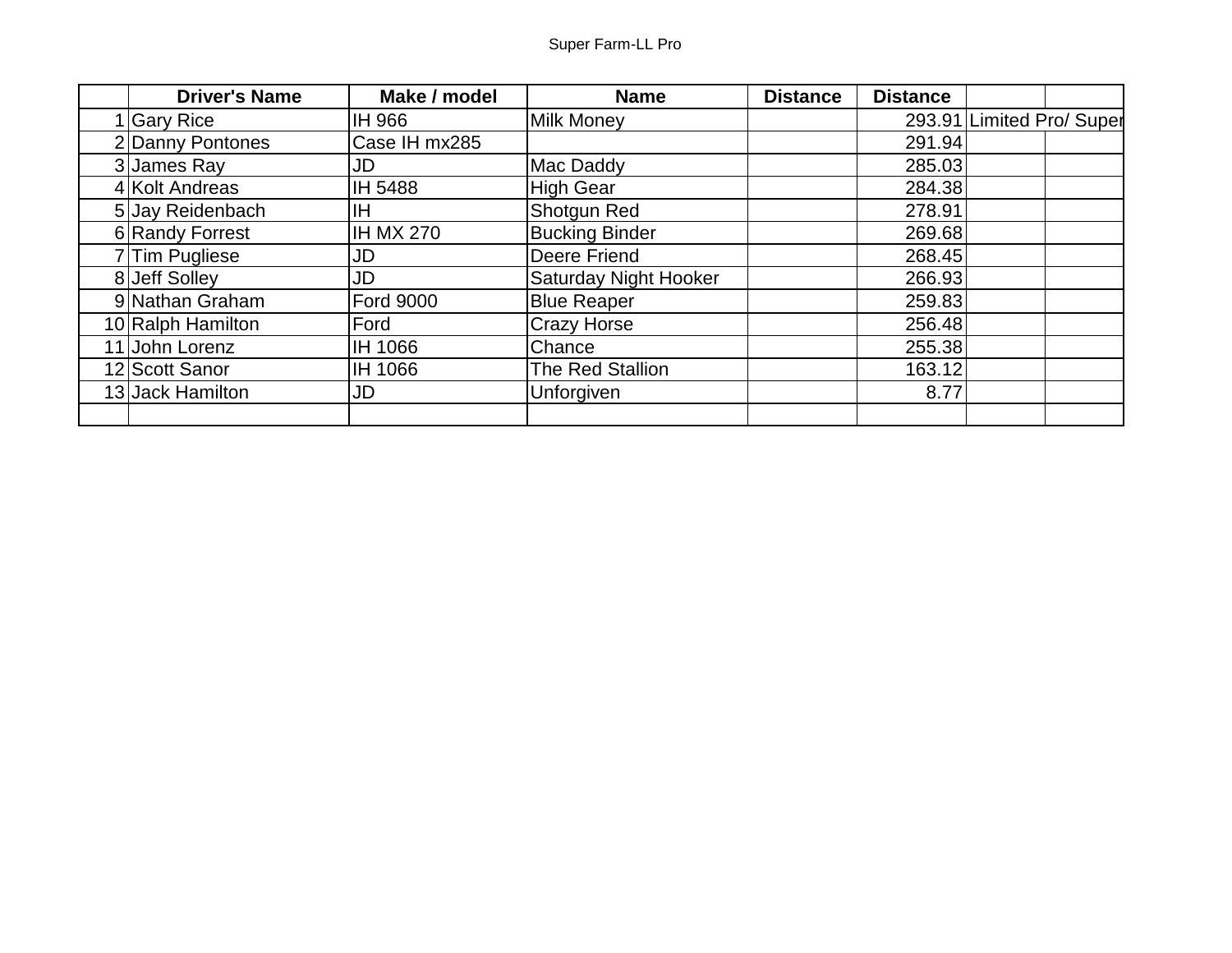**August 12th 2016**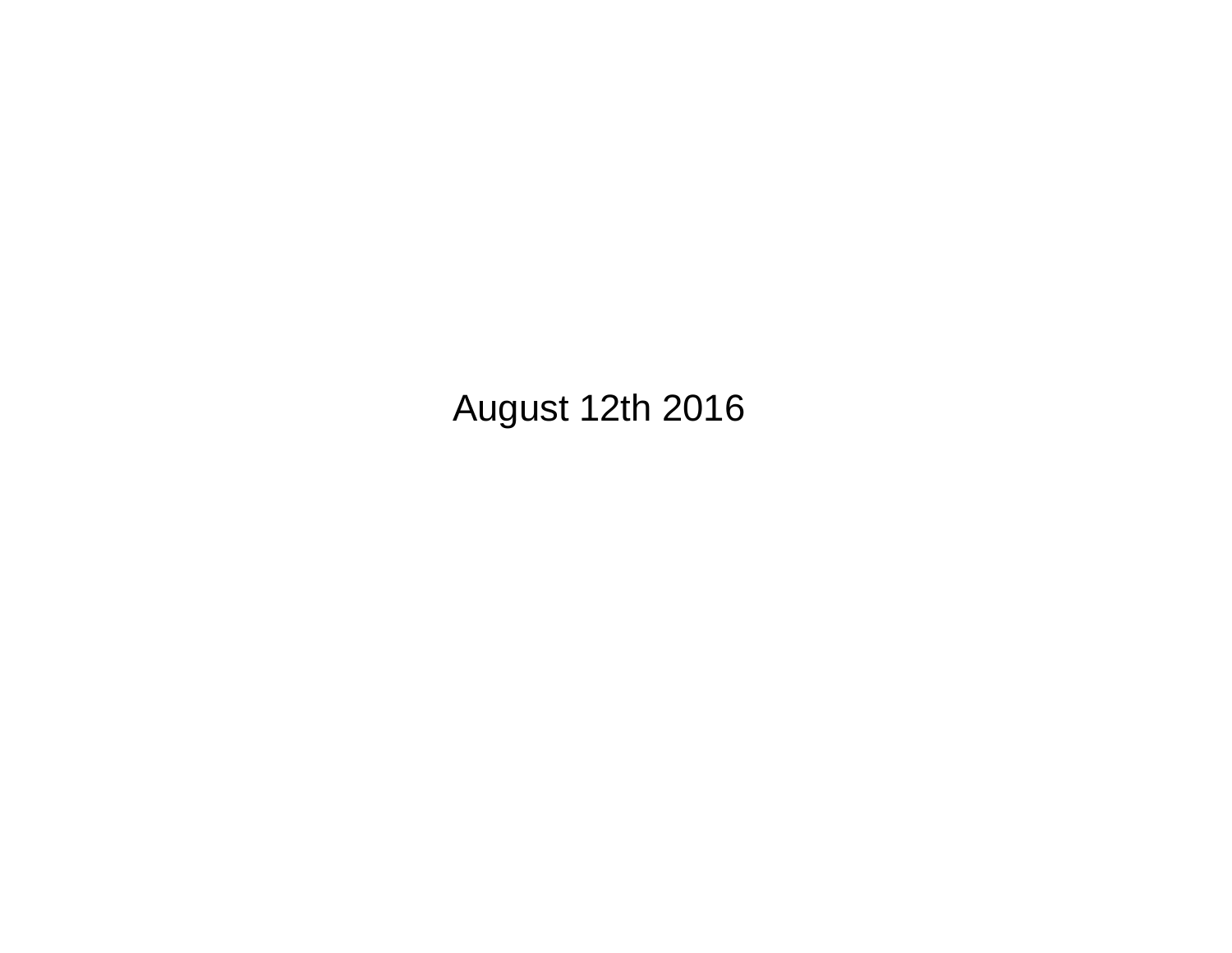| <b>Driver's Name</b> | Make / model | <b>Name</b>     | <b>Distance</b> | <b>Distance</b> |                          |  |
|----------------------|--------------|-----------------|-----------------|-----------------|--------------------------|--|
| Matt Thomas          | 06 Chevy     | Dirty Intention | 311             |                 | <b>Work Stock Diesel</b> |  |
| 2 Joey Adelman       | 04 Chevy     | Night Train     | 306.84          |                 |                          |  |
| 3 Tom Bonaquist0     | 02 Gmc       | Bono max        | 298.59          |                 |                          |  |
| 4 Dominic Fioren     | 05 Chevy     |                 | 280.65          |                 |                          |  |
| 5 Kurt Hamilton      | 06 Chevy     |                 | 274.78          |                 |                          |  |
| 6 Zachary Snyler     | 99 Dodge     |                 | 264.74          |                 |                          |  |
| 7 Doug Wilson        |              |                 | 262.2           |                 |                          |  |
| 8 Jeff Meese         | 04 GMC       |                 | 258.33          |                 |                          |  |
| 9 Jake Kreiernoff    | 10 dodge     |                 | 253.33          |                 |                          |  |
| 10 Jake Skladoni     | 03 Gmc       |                 | 241.13          |                 |                          |  |
| 11 Matt Ebie         |              |                 | 239.16          |                 |                          |  |
| 12 Brad Zepp         | 96 Dodge     |                 | 238.22          |                 |                          |  |
| 13 Ryan Legg         |              |                 | 234.65          |                 |                          |  |
| 14 Dennis Novak      | 95 Dodge     | Common          | 183.61          |                 |                          |  |
|                      |              |                 |                 |                 |                          |  |
|                      |              |                 |                 |                 |                          |  |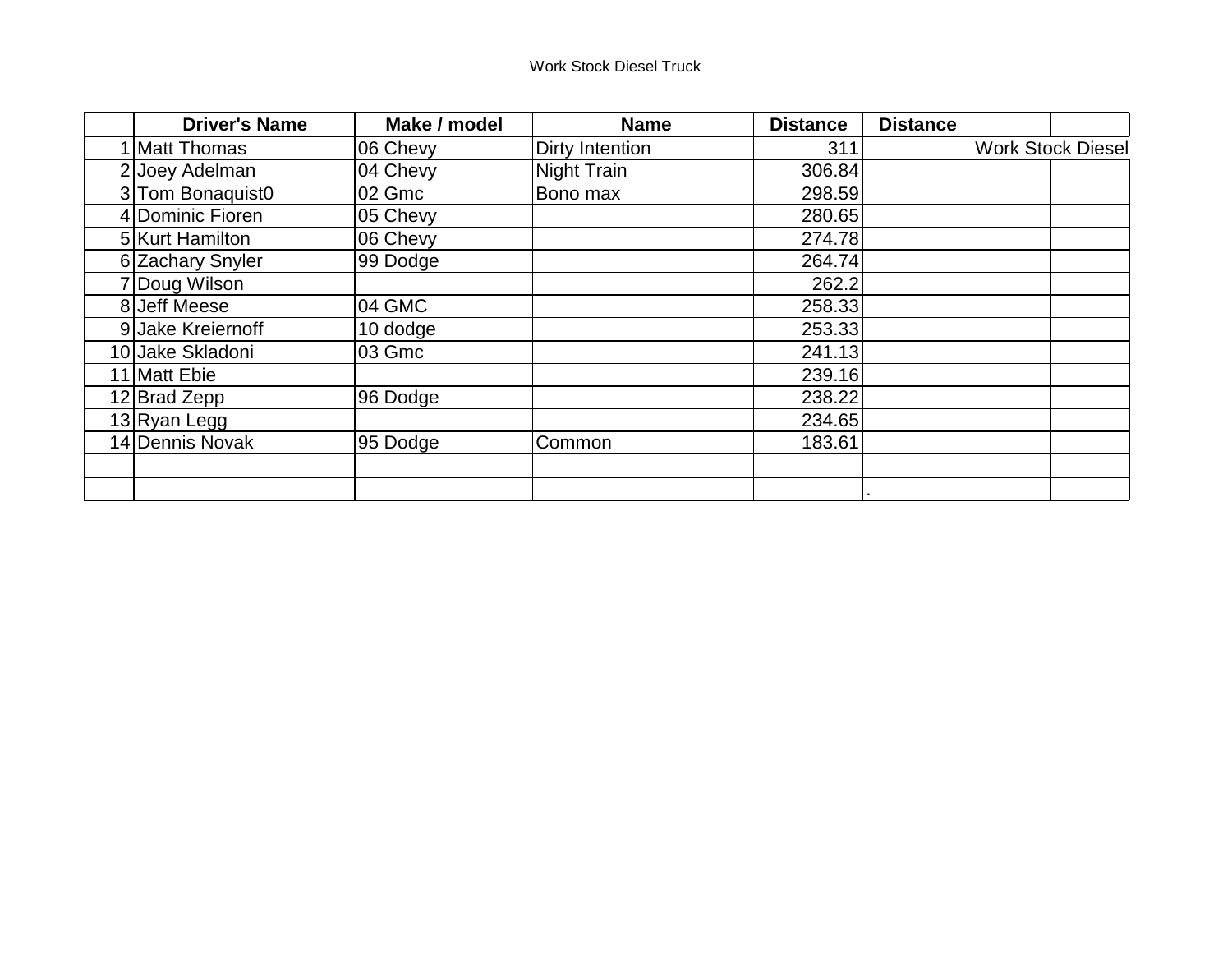#### Hot Rod V8

| <b>Driver's Name</b> | Make / model    | <b>Name</b>               | <b>Distance</b> | <b>Distance</b> |             |  |
|----------------------|-----------------|---------------------------|-----------------|-----------------|-------------|--|
| 1 Oscar Trbovich     | 56 Farmall      | <b>Freaky Farmall</b>     | 312.08          |                 | Hot Rod V-8 |  |
| 2 Louis Roy          | <b>IH 706</b>   | Mad Jack                  | 306.48          |                 |             |  |
| 3 Kevin McIntire     | Case 600        | <b>High Dollar Hooker</b> | 302.93          |                 |             |  |
| 4 John Pitts         | <b>AC D-17</b>  | <b>Outlaw Alice</b>       | 296.39          |                 |             |  |
| 5 Tim Dayton         | 57 Cockshutt 40 | <b>Blue Thunder</b>       | 292.16          |                 |             |  |
| 6 Les Pitts          | 56 JD           | Doe Chaser                | 291.61          |                 |             |  |
| 7 Larry Hawk Sr.     | 53 Cockshutt    | Pace Maker                | 291.29          |                 |             |  |
| 8 William Cogan      | 52 Cockshutt    | <b>Lil Red Cockshutt</b>  | 290.73          |                 |             |  |
| 9 Dino Guerrieri     | Cockshutt 40    | Moody Blue                | 289.17          |                 |             |  |
| 10 Kyle Birkhimer    | Cockshutt 40    |                           | 282.89          |                 |             |  |
|                      |                 |                           |                 |                 |             |  |
|                      |                 |                           |                 |                 |             |  |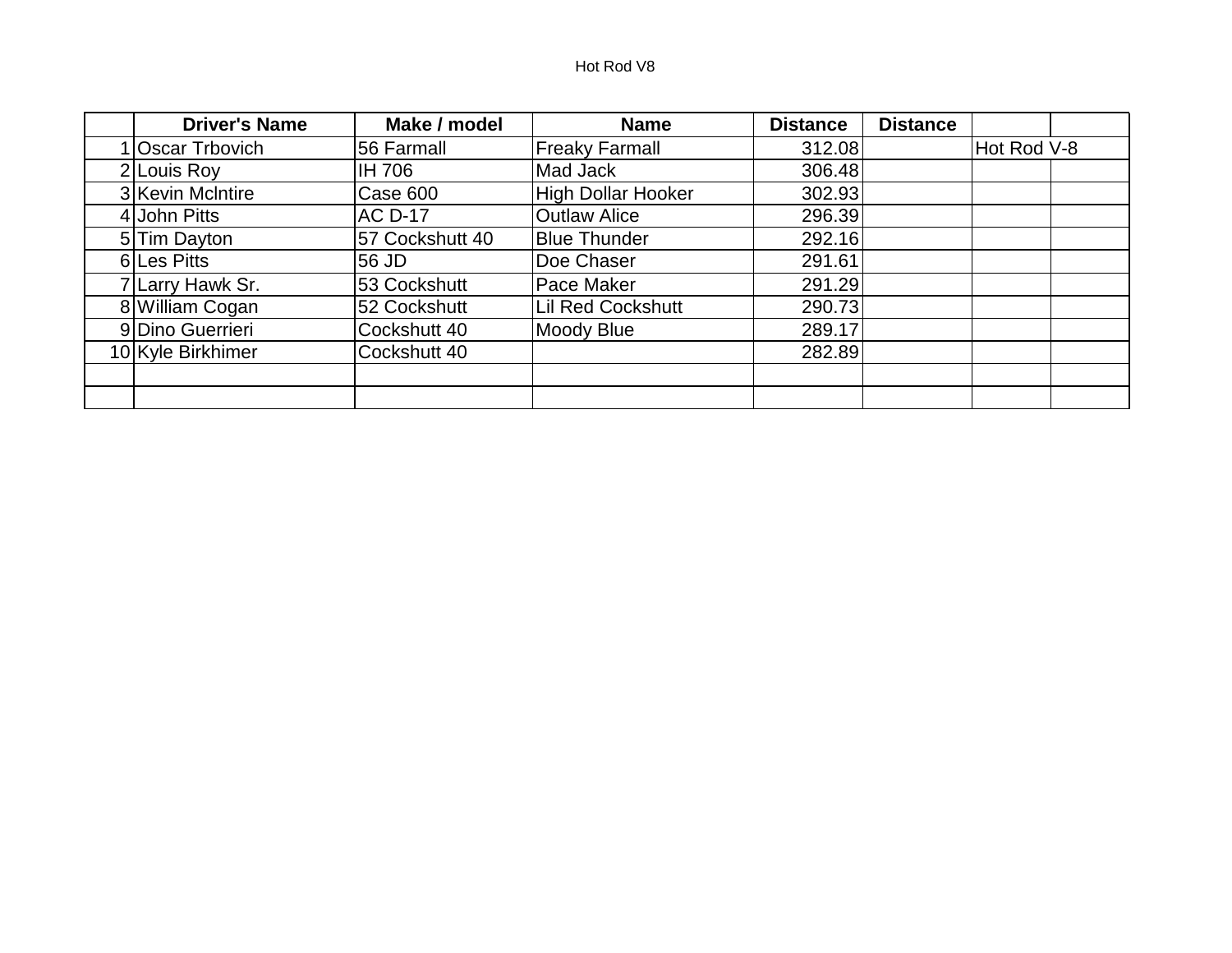#### SS Gas

| <b>Driver's Name</b> | Make / model | <b>Name</b>             | <b>Distance</b> | <b>Distance</b> |                         |  |
|----------------------|--------------|-------------------------|-----------------|-----------------|-------------------------|--|
| <b>Mark Petros</b>   | 75 Dodge     | Public Enemy            | 334.07          |                 | <b>Super street Gas</b> |  |
| 2 Ronnie Unger       | 85 Chevy     | Ungertaker              | 317.55          |                 |                         |  |
| 3 Don Fair           | 76 Chevy     | Fair Warning            | 314.61          |                 |                         |  |
| 4 Justin Mitchell    | 77 Ford      | <b>Tragic Magic</b>     | 306.77          |                 |                         |  |
| 5 Jim Hrapczak       | 78 Chevy     | <b>Slightly Twisted</b> | 305.58          |                 |                         |  |
| 6 Casey Rosk         | 76 Gmc       |                         | 284.9           |                 |                         |  |
| 7 Gary Millhorn      | 87 Ford      | Twisted                 | 282.8           |                 |                         |  |
| 8 Ethan Robbins      | 72 Ford      |                         | 260.76          |                 |                         |  |
| 9 Zeph Casper        | 85 Dodge     |                         | 226.89          |                 |                         |  |
| 10 Mike Millhorn     | 96 Ford      | Hand Me Down            | 171.85          |                 |                         |  |
| 11 Rob Forell        | 51 Ford      | Jaded                   | 59              |                 |                         |  |
|                      |              |                         |                 |                 |                         |  |
|                      |              |                         |                 |                 |                         |  |